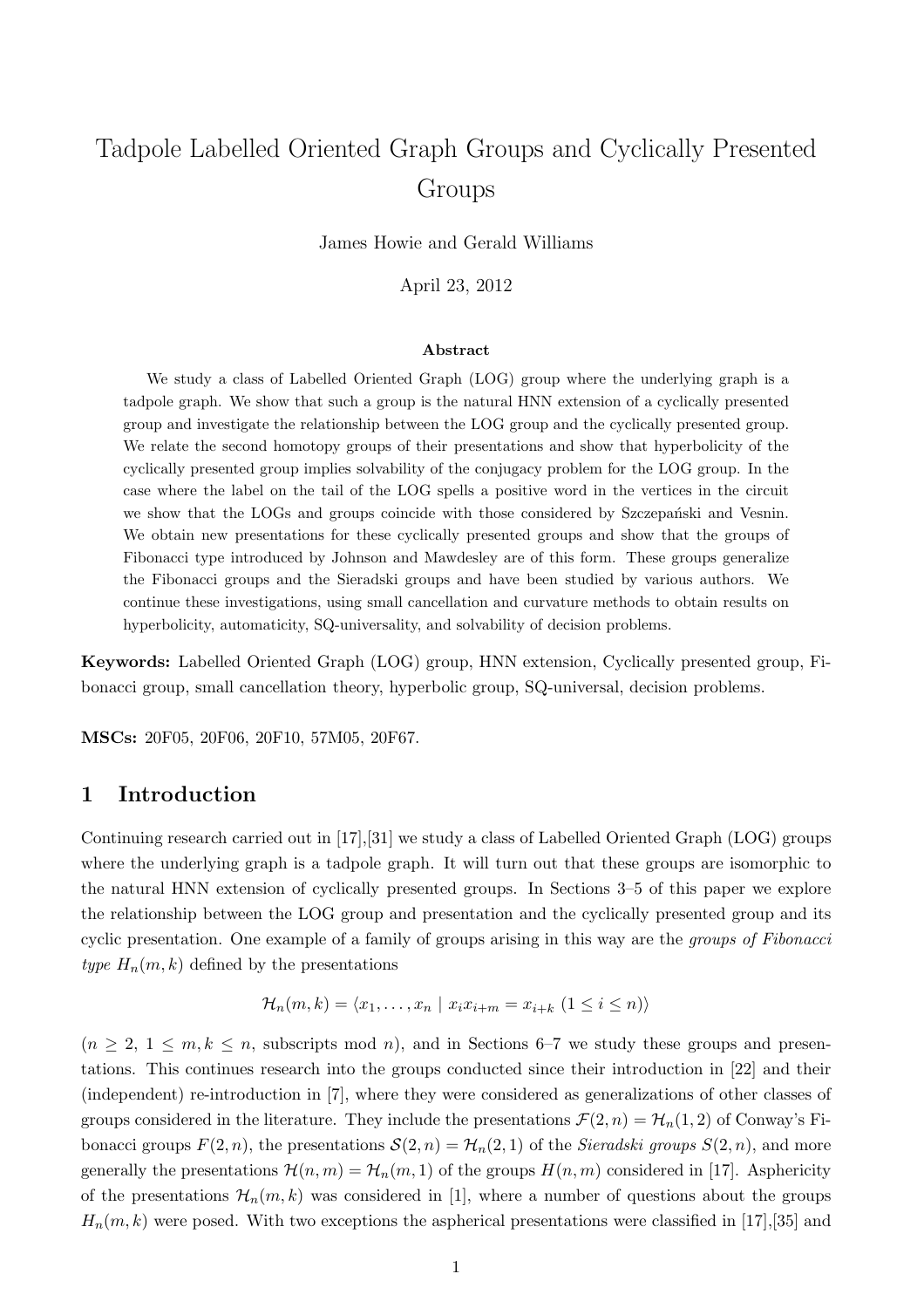the perfect groups were classified in [26],[36]. These two classifications combined, together with [8] give (with two exceptions) the classification of finite groups  $H_n(m, k)$ . With the same two exceptions the classification of the finite semigroups defined by the presentations  $\mathcal{H}_n(m, k)$  follows from this result and [34]. Isomorphisms amongst the groups were considered in [8].

### 2 Preliminaries

A Labelled Oriented Graph (LOG) consists of a finite connected graph (possibly with loops and multiple edges) with vertex set V and edge set E together with three maps  $\iota, \tau, \lambda : E \to V$  called the *initial* vertex map, terminal vertex map, and labelling map, respectively. The LOG determines a corresponding LOG presentation

$$
\langle V \mid \tau(e)^{-1} \lambda(e)^{-1} \iota(e) \lambda(e) \ (e \in E) \rangle.
$$

A group with a LOG presentation is a LOG group.

In [17] a particular LOG was considered: this consisted of a directed circuit of n vertices with one additional edge, incident with one vertex of the circuit and with a unique extremal vertex, such that all edges of the circuit are labelled by this extremal vertex. (That investigation was prompted by a remark of Bogley [3] about the case  $n = 2$  and led to the first detailed considerations of the groups  $H(n, m)$ .) A natural way to generalize that LOG is to replace the additional edge by a directed path where the labels of the edges appearing in that path spell a word in the labels of the vertices that appear in the circuit (see Figure 1) and that is the situation we consider in this paper. It turns out that when the word on the tail is a positive word the LOGs coincide with a class of LOGs considered in [31].

Let w be an element of the free group  $F_n$  on  $\{x_1, \ldots, x_n\}$  and  $\theta$  be the automorphism of  $F_n$  given by  $\theta(x_i) = x_{i+1}, \theta(x_n) = x_1$ . Then

$$
\mathcal{G}_n(w) = \langle x_1, \dots, x_n \mid w, \theta(w), \dots, \theta^{n-1}(w) \rangle
$$

is called a cyclic presentation and the group it defines,  $G_n(w)$ , is a cyclically presented group. The automorphism  $\theta$  of  $F_n$  induces an automorphism  $\phi$  of  $G_n(w)$  given by  $\phi(x_i) = x_{i+1}, \phi(x_n) = x_1$ .

Following [31] we call the semidirect product

$$
\widehat{G}_n(w) = G_n(w) \rtimes_{\phi} \mathbb{Z} = G_n(w) *_{\phi} = \{G_n(w), t \mid t^{-1}gt = \phi(g), g \in G_n(w)\}
$$

the natural HNN extension of  $G_n(w)$ .

**Lemma 2.1** The natural HNN extension  $\widehat{G}_n(w)$  of a cyclically presented group  $G_n(w)$  has a presentation  $\widehat{\mathcal{G}}_n(w) = \langle a, c \mid W(a, c), [a, c^n] \rangle$  where

$$
W(a,c) = w(ac^{-1}, cac^{-2}, c^2ac^{-3}, \dots, c^{n-1}ac^{-n}).
$$

Proof

$$
\begin{split}\n\widehat{G}_n(w) &= \langle x_1, \dots, x_n, t \mid x_1 = t^{-1}x_n t, x_{i+1} = t^{-1}x_i t \ (1 \leq i \leq n-1), w(x_1, \dots, x_n) \rangle \\
&= \langle x_1, \dots, x_n, t \mid x_1 = t^{-n}x_1 t^n, x_{i+1} = t^{-i}x_1 t^i, w(x_1, t^{-1}x_1 t, t^{-2}x_1 t^2, \dots, t^{-(n-1)}x_1 t^{n-1}) \rangle \\
&= \langle x_1, t \mid x_1 = t^{-n}x_1 t^n, w(x_1, t^{-1}x_1 t, t^{-2}x_1 t^2, \dots, t^{-(n-1)}x_1 t^{n-1}) \rangle \\
&= \langle x_1, t, a, c \mid x_1 = t^{-n}x_1 t^n, w(x_1, t^{-1}x_1 t, t^{-2}x_1 t^2, \dots, t^{-(n-1)}x_1 t^{n-1}), c = t^{-1}, a = x_1 c \rangle \\
&= \langle a, c \mid ac^{-1} = c^n ac^{-n-1}, w(ac^{-1}, cac^{-2}, c^2 ac^{-3}, \dots, c^{n-1}ac^{-n}) \rangle \\
&= \langle a, c \mid W(a, c), [a, c^n] \rangle\n\end{split}
$$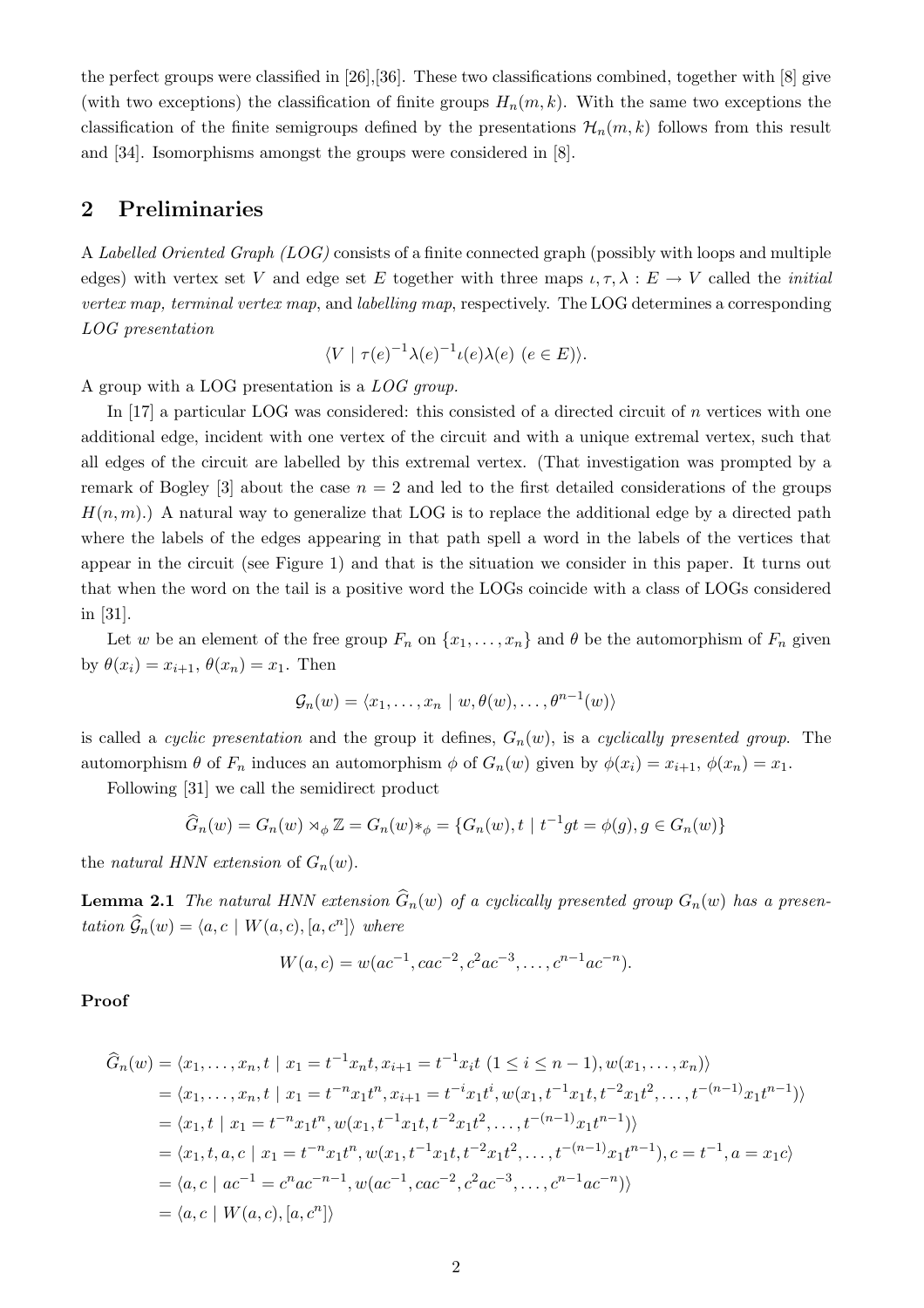The defining word w of  $\mathcal{G}_n(w)$  is *admissible* if the exponent sum of its generators is  $\pm 1$ . Szczepański and Vesnin [31, Theorem 1] showed that the natural HNN extension  $\hat{G}_n(w)$  satisfies the Kervaire conditions for it to be an *l*-knot group  $(l \ge 3)$  if and only if w is admissible. In this case, by Simon [30], it has a Wirtinger presentation and it is the fundamental group of the complement  $S^{l+2}\setminus M^l$  where  $M<sup>l</sup>$  is a closed orientable connected tamely embedded *l*-manifold ( $l \geq 2$ ).

Associated to a group presentation is the standard 2-complex which has a single 0-cell, 1-cells in one-to-one correspondence with the generators, and 2-cells in one-to-one correspondence with the relators. We will not distinguish between the presentations and the 2-complex, and we will talk of homotopy equivalences and homotopy groups of presentations. We will use the symbol  $\simeq$  to denote homotopy equivalence.

### 3 LOG groups and natural HNN extensions

We consider LOGs defined as follows. Let  $v$  be a freely reduced word of length  $r$  in generators  $a_1, \ldots, a_n$ . Then we may write  $v(a_1, \ldots, a_n) = a_{n-p_0}^{\delta_0} a_{n-p_1}^{\delta_1} \ldots a_{n-p}^{\delta_{n-1}}$  $p_{r-1}^{o_{r-1}}$  for some  $0 \leq p_0, \ldots, p_{r-1} \leq n-1$ ,  $\delta_0, \ldots, \delta_{r-1} \in \{1, -1\}$ , where  $\delta_i \neq -\delta_{i+1}$  if  $p_i = p_{i+1}$ . (It is convenient to write the subscripts in the form  $n - p_i$ , rather than simply  $p_i$ , for reasons that will become clear in Corollary 3.2.) Let  $\Gamma(n; v(a_1, \ldots, a_n))$  be the LOG depicted in Figure 1 (note that  $\Gamma(n; a_{n-m})$  is the LOG considered in [17]).



Figure 1: LOG  $\Gamma(n; v(a_1, \ldots, a_n)).$ 

**Lemma 3.1** The LOG presentation corresponding to  $\Gamma(n; v(a_1, \ldots, a_n))$  is homotopically equivalent to  $\langle a, c \mid U(a, c), [a, c^n] \rangle$  where

$$
U(a,c) = v(a,c^{-1}ac,c^{-2}ac^2,\ldots,c^{-(n-1)}ac^{(n-1)})^{-1}cv(a,c^{-1}ac,c^{-2}ac^2,\ldots,c^{-(n-1)}ac^{(n-1)})a^{-1}
$$

and where  $c = t_0$  and  $a = a_1$ .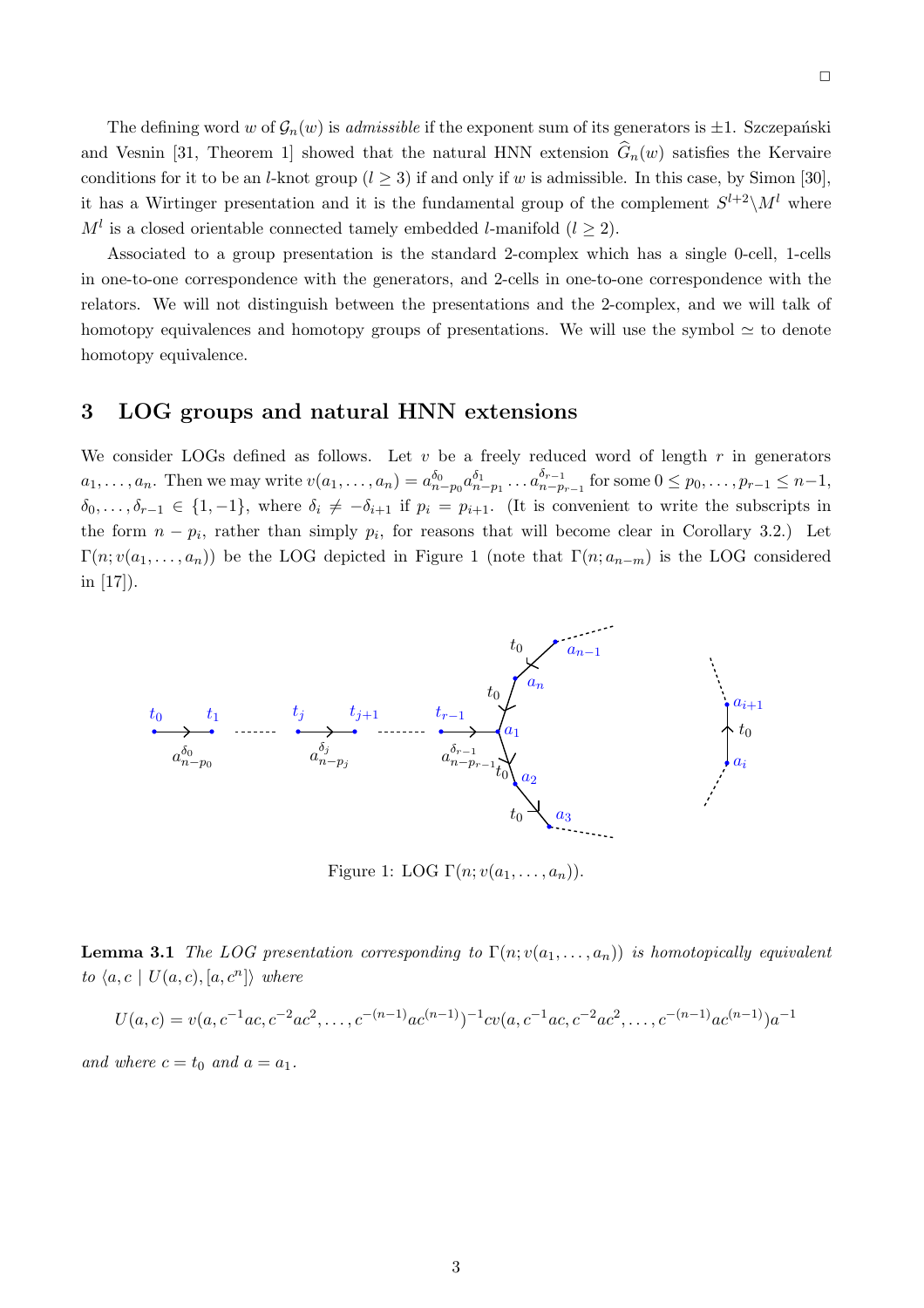### Proof

The LOG presentation is

$$
\langle a_1, \ldots, a_n, t_0, \ldots, t_{r-1} | t_j = a_{n-p_j}^{\delta_j} t_{j+1} a_{n-p_j}^{-\delta_j} (j = 0, \ldots, r-2), t_{r-1} = a_{n-p_{r-1}}^{\delta_{r-1}} a_1 a_{n-p_{r-1}}^{-\delta_{r-1}},
$$
  
\n
$$
a_i = t_0 a_{i+1} t_0^{-1} (i = 1, \ldots, n) \rangle
$$
  
\n
$$
\simeq \langle a_1, \ldots, a_n, t_0, \ldots, t_{r-1} | t_{j+1} = \left( \prod_{\alpha=0}^j a_{n-p_\alpha}^{\delta_\alpha} \right)^{-1} t_0 \left( \prod_{\alpha=0}^j a_{n-p_\alpha}^{\delta_\alpha} \right) (j = 0, \ldots, r-2),
$$
  
\n
$$
t_{r-1} = a_{n-p_{r-1}}^{\delta_{r-1}} a_1 a_{n-p_{r-1}}^{-\delta_{r-1}} a_i = t_0 a_{i+1} t_0^{-1} (i = 1, \ldots, n) \rangle
$$
  
\n
$$
\simeq \langle a_1, \ldots, a_n, t_0 | \left( \prod_{\alpha=0}^{r-2} a_{n-p_\alpha}^{\delta_\alpha} \right)^{-1} t_0 \left( \prod_{\alpha=0}^{r-2} a_{n-p_\alpha}^{\delta_\alpha} \right) = a_{n-p_{r-1}}^{\delta_{r-1}} a_1 a_{n-p_{r-1}}^{-\delta_{r-1}} a_i = t_0 a_{i+1} t_0^{-1} (i = 1, \ldots, n) \rangle
$$
  
\n
$$
\simeq \langle a_1, \ldots, a_n, t_0 | \left( \prod_{\alpha=0}^{r-1} a_{n-p_\alpha}^{\delta_\alpha} \right)^{-1} t_0 \left( \prod_{\alpha=0}^{r-1} a_{n-p_\alpha}^{\delta_\alpha} \right) = a_1, a_i = t_0 a_{i+1} t_0^{-1} (i = 1, \ldots, n) \rangle
$$
  
\n
$$
\simeq \langle a_1, \ldots, a_n, t_0 | v(a_1, \ldots, a_n)^{-1} t_0 v(a_1, \ldots, a_n) = a_1, a_i = t_
$$

In the corollary we consider the case when v is a positive word; that is  $\delta_0 = \cdots = \delta_{r-1} = 1$  so  $v(a_1, \ldots, a_n) = a_{n-p_0} a_{n-p_1} \ldots a_{n-p_{r-1}}.$ 

**Corollary 3.2** The LOG group corresponding to  $\Gamma(n; a_{n-p_0}a_{n-p_1} \ldots a_{n-p_{r-1}})$  has a presentation

$$
\langle a, c \mid \left( \prod_{i=0}^{r-1} a c^{p_{i+1}-p_i} \right)^{-1} c \left( \prod_{i=0}^{r-1} a c^{p_{i+1}-p_i} \right) a^{-1}, [a, c^n] \rangle
$$

and is isomorphic to the natural HNN extension of

$$
G_n((x_{p_0}x_{p_1+1}\ldots x_{p_{r-1}+(r-1)}x_{p_r+r})(x_{p_0+1}x_{p_1+2}\ldots x_{p_{r-1}+r})^{-1})
$$

where  $p_r = -1$ .

### Proof

In the notation of Lemma 3.1

$$
v(a_1,..., a_n) = \prod_{i=0}^{r-1} a_{n-p_i}
$$

so

$$
v(a, c^{-1}ac, \dots, c^{-(n-1)}ac^{n-1}) = \prod_{i=0}^{r-1} c^{-(n-p_i-1)}ac^{n-p_i-1} = \prod_{i=0}^{r-1} c^{(p_i+1)}ac^{-(p_i+1)} = c^{p_0+1} \prod_{i=0}^{r-1} ac^{p_{i+1}-p_i}
$$

(using the fact that  $c^{-n}ac^n = a$ ) and the presentation of the LOG group follows.

Let  $w(x_1,...,x_n) = (x_{p_0}x_{p_1+1}...x_{p_{r-1}+(r-1)}x_{p_r+r})(x_{p_0+1}x_{p_1+2}...x_{p_{r-1}+r})^{-1}$ . Then this is equal to  $w'(x_1, x_2, \ldots, x_{n-1}, x_n) x_{p_r+r} w'(x_2, x_3, \ldots, x_n, x_1)^{-1}$  where

$$
w'(x_1, x_2, \ldots, x_{n-1}, x_n) = x_{p_0} x_{p_1+1} \ldots x_{p_{r-1}+(r-1)}
$$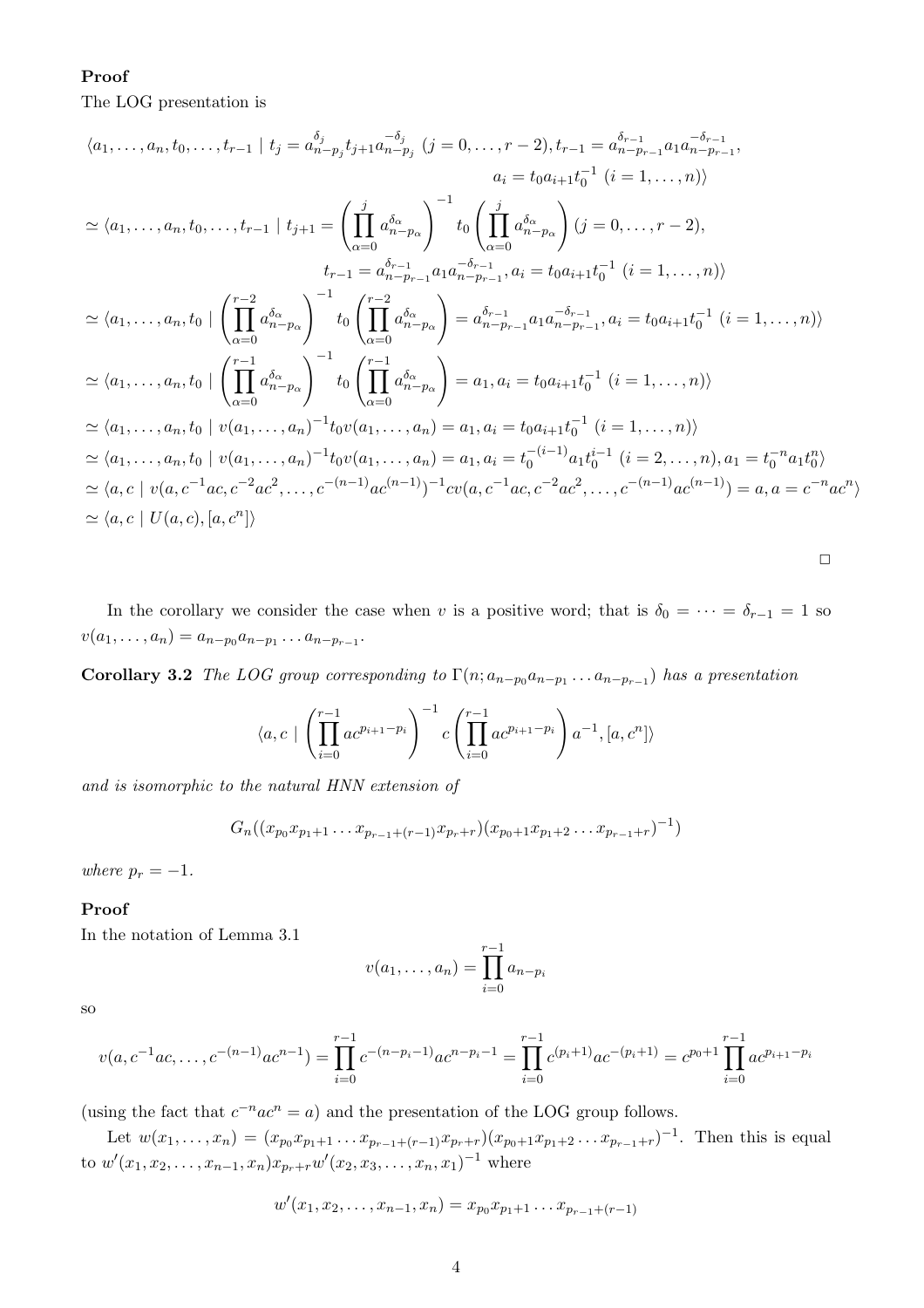and so

$$
w(ac^{-1}, cac^{-2}, c^2ac^{-3}, \dots, c^{n-1}ac^{-n})
$$
  
=  $w'(ac^{-1}, cac^{-2}, c^2ac^{-3}, \dots, c^{n-1}ac^{-n})c^{p_r+r-1}ac^{-(p_r+r)}w'(cac^{-2}, c^2ac^{-3}, c^3ac^{-4}, \dots, c^nac^{-(n+1)})^{-1}$   
=  $w'(ac^{-1}, cac^{-2}, c^2ac^{-3}, \dots, c^{n-1}ac^{-n})c^{p_r+r-1}ac^{-(p_r+r-1)}w'(ac^{-1}, cac^{-2}, c^2ac^{-3}, \dots, c^{n-1}ac^{-n})^{-1}c^{-1}$ 

Now

$$
w'(ac^{-1}, cac^{-2}, c^2ac^{-3}, \dots, c^{n-1}ac^{-n}) = c^{p_0-1}ac^{p_1-p_0}ac^{p_2-p_1}\dots ac^{p_{r-1}-p_{r-2}}ac^{-p_{r-1}-(r-1)}
$$

$$
= c^{p_0-1}\left(\prod_{i=1}^r ac^{p_i-p_{i-1}}\right)c^{-(r-2)}
$$

so

$$
w(ac^{-1}, cac^{-2}, c^2ac^{-3}, \dots, c^{n-1}ac^{-n})
$$
  
=  $c^{p_0-1} \left( \prod_{i=1}^r ac^{p_i-p_{i-1}} \right) c^{-(r-2)} c^{p_r+r-1} ac^{-(p_r+r-1)} c^{(r-2)} \left( \prod_{i=1}^r ac^{p_i-p_{i-1}} \right)^{-1} c^{1-p_0}$   
=  $c^{p_0-1} \left( \prod_{i=1}^r ac^{p_i-p_{i-1}} \right) c^{p_r+1} ac^{-(p_r+1)} \left( \prod_{i=1}^r ac^{p_i-p_{i-1}} \right)^{-1} c^{1-p_0}$   
=  $c^{p_0-1} \left( \prod_{i=1}^r ac^{p_i-p_{i-1}} \right) a \left( \prod_{i=1}^r ac^{p_i-p_{i-1}} \right)^{-1} c^{1-p_0}$ 

(since  $p_r = -1$ ), and this is a conjugate of the first relator in the LOG presentation, so an application of Lemma 2.1 completes the proof.  $\Box$ 

We shall give the following notation to the presentation in Corollary 3.2

$$
\mathcal{L}_n(p_0, p_1, \ldots, p_{r-1}) = \mathcal{G}_n((x_{p_0}x_{p_1+1} \ldots x_{p_{r-1}+(r-1)}x_{p_r+r})(x_{p_0+1}x_{p_1+2} \ldots x_{p_{r-1}+r})^{-1})
$$

and write  $L_n(p_0, p_1, \ldots, p_{r-1})$  for the group it defines. In [31] the following family of cyclic presentations

$$
\mathcal{G}_{n,k}^r(\overline{q};\overline{\epsilon}) = \mathcal{G}_{n,k}^r(q_1,\ldots,q_r;\epsilon_0,\ldots,\epsilon_r) = \mathcal{G}_n(x_1^{\epsilon_0}x_{1+q_1}^{\epsilon_1}\ldots x_{1+q_{r-1}}^{\epsilon_{r-1}}x_{1+q_r}^{\epsilon_r}(x_{1+k}^{\epsilon_0}x_{1+k+q_1}^{\epsilon_1}\ldots x_{1+k+q_{r-1}}^{\epsilon_{r-1}})^{-1})
$$

and the groups  $G_{n,k}^r(\overline{q}; \overline{\epsilon})$  they define were introduced (where  $n \geq 2, r \geq 1, k, q_1, \ldots, q_r, \epsilon_0, \epsilon_1, \ldots, \epsilon_r$  are integers). Amongst others,  $H_n(m, k) = G_{n,k}^1(m, 1, 1)$  are given there as examples of groups belonging to this family. The subfamily  $G_{n,1}^r(\overline{q};\overline{1}) = G_{n,1}^r(q_1,\ldots,q_r;1,\ldots,1)$  was singled out for special attention in that paper as their natural HNN extensions are LOG groups. Actually, this subfamily coincides with our presentations  $\mathcal{L}_n(p_0, p_1, \ldots, p_{r-1})$ . To see this, note

$$
\mathcal{G}_{n,1}^r(1 + (p_1 - p_0), 2 + (p_2 - p_0), \dots, (r - 1) + (p_{r-1} - p_0), r + p_r - p_0; \overline{1})
$$
\n
$$
= \mathcal{G}_n((x_1x_{2+p_1-p_0} \dots x_{r+p_{r-1}-p_0} x_{r+1+p_r-p_0})(x_2x_{3+p_1-p_0} \dots x_{r+1+p_{r-1}-p_0})^{-1})
$$
\n
$$
= \mathcal{G}_n((x_{p_0}x_{p_1+1} \dots x_{p_{r-1}+(r-1)} x_{p_r+r})(x_{p_0+1}x_{p_1+2} \dots x_{p_{r-1}+r})^{-1})
$$
\n
$$
= \mathcal{L}_n(p_0, \dots, p_{r-1})
$$

and

$$
\mathcal{L}_n((r-1)-q_r, q_1-1+(r-1)-q_r, q_2-2+(r-1)-q_r, \dots, q_{r-1}-(r-1)+(r-1)-q_r)
$$
\n
$$
= \mathcal{G}_n((x_{(r-1)-q_r}x_{q_1+(r-1)-q_r}x_{q_2+(r-1)-q_r}\dots x_{q_{r-1}+(r-1)-q_r}x_{p_r+r})(x_{r-q_r}x_{q_1+r-q_r}\dots x_{q_{r-1}+r-q_r})^{-1})
$$
\n
$$
= \mathcal{G}_n((x_1x_{q_1+1}x_{q_2+1}\dots x_{q_{r-1}+1}x_{1+q_r})(x_2x_{q_1+2}x_{q_2+2}\dots x_{q_{r-1}+2})^{-1})
$$
\n
$$
= \mathcal{G}_{n,1}^r(q_1, q_2, \dots, q_r; \overline{1}).
$$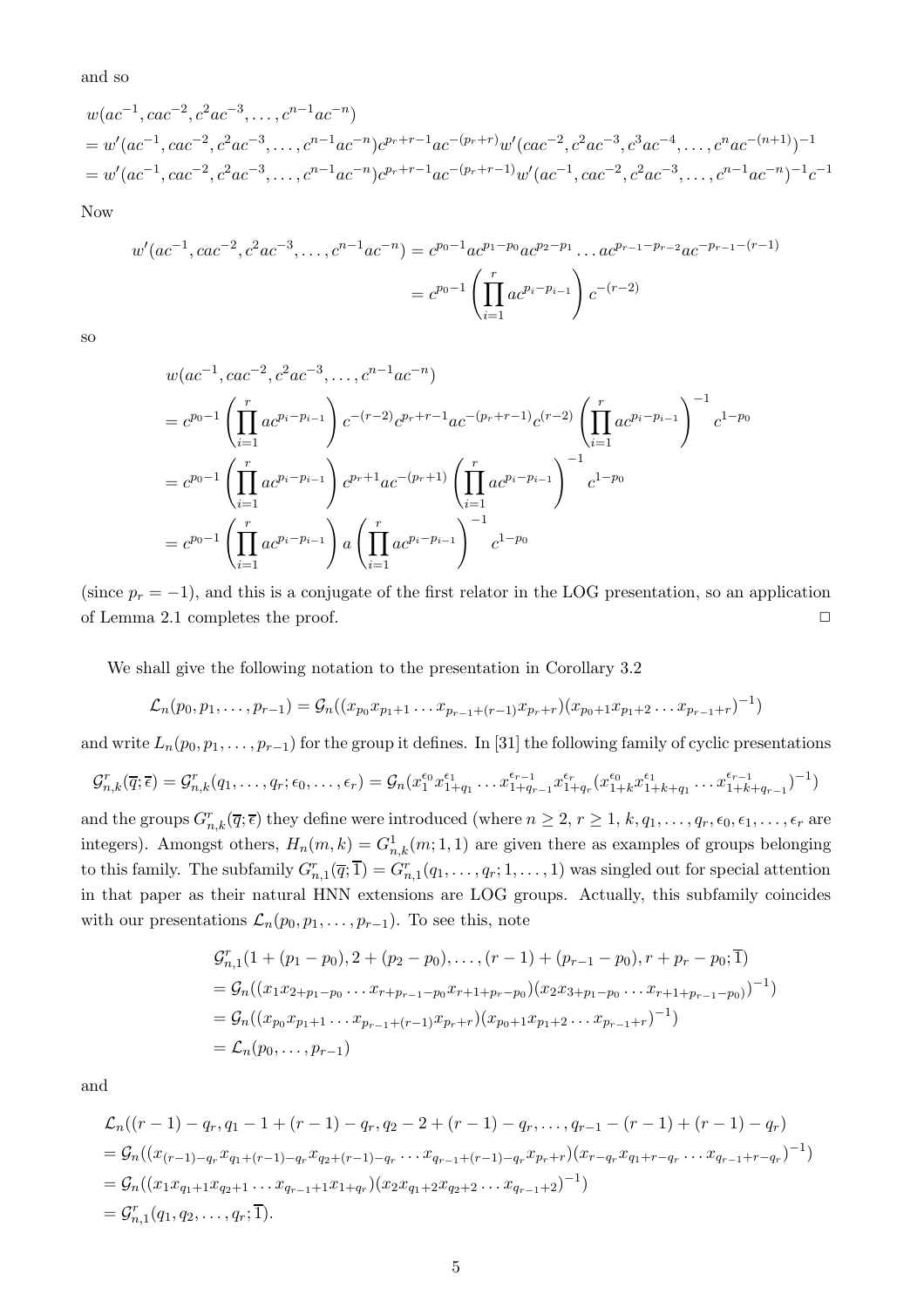Similarly, when  $\delta_0 = \cdots = \delta_{r-1} = 1$  the LOG in Figure 1 can be obtained from that in [31, Figure 1] by setting  $q_j = p_j - p_0 + j$   $(j = 1, ..., r)$ ,  $b_i = a_{n-p_0+(r-1)-j+1}$ ,  $(i = 1, ..., n)$  and the LOG in [31, Figure 1] can be obtained from that in Figure 1 by setting  $p_j = n - j - (q_r - q_j) + r - 1$  $(j = 0, \ldots, r - 1)$ ,  $a_i = b_{q_r - (i-1)}$   $(i = 1, \ldots, n)$ , and  $\delta_0 = \cdots = \delta_{r-1} = 1$ . Clearly, and as observed in [31],  $\mathcal{G}_{n,k}^r(q_1,\ldots,q_r;\epsilon_0,\ldots,\epsilon_r)$  has an admissible defining word if and only if  $\epsilon_r = \pm 1$ , in which case without loss of generality we may take  $\epsilon_r = 1$ . For such cases we give, in the next theorem, an alternative cyclic presentation.

### Theorem 3.3

 $\mathcal{G}_{n,k}^r(q_1,\ldots,q_{r-1},q_r;\epsilon_0,\ldots,\epsilon_{r-1},1) \simeq \mathcal{G}_n((y_1^{-1}y_{1+k})^{\epsilon_0}(y_{1+q_1}^{-1}y_{1+q_1+k})^{\epsilon_1}\ldots(y_{1+q_{r-1}}^{-1}y_{1+q_{r-1}+k})^{\epsilon_{r-1}}y_{1+q_r}^{-1})$ and, in particular,

$$
\mathcal{L}_n(p_0, p_1, \dots, p_{r-1}) \simeq
$$
\n
$$
\mathcal{G}_n((y_1^{-1}y_2)(y_{2+(p_1-p_0)}^{-1}y_{3+(p_1-p_0)})(y_{3+(p_2-p_0)}^{-1}y_{4+(p_3-p_0)})\dots(y_{r+(p_{r-1}-p_0)}^{-1}y_{r+1+(p_{r-1}-p_0)})y_{1+r+(p_r-p_0)}^{-1})
$$
\nwhere  $p_r = -1$ .

#### Proof

$$
G_{n,k}^{r}(q_{1},...,q_{r-1},q_{r};\epsilon_{0},..., \epsilon_{r-1}, 1)
$$
\n
$$
\simeq \langle x_{1}...,x_{n} \mid x_{i}^{\epsilon_{0}} x_{i+q_{1}}^{\epsilon_{1}}... x_{i+q_{r-1}}^{\epsilon_{r-1}} x_{i+q_{r}}^{1} = x_{i+k}^{\epsilon_{0}} x_{i+k+q_{1}}^{\epsilon_{1}}... x_{i+k+q_{r-1}}^{\epsilon_{r-1}} (1 \leq i \leq n) \rangle
$$
\n
$$
\simeq \langle x_{1},...,x_{n},y_{1},...,y_{n} \mid y_{i} = x_{i}^{\epsilon_{0}} x_{i+q_{1}}^{\epsilon_{1}}... x_{i+q_{r-1}}^{\epsilon_{r-1}}, y_{i} x_{i+q_{r}} = y_{i+k} (1 \leq i \leq n) \rangle
$$
\n
$$
\simeq \langle x_{1},...,x_{n},y_{1},...,y_{n} \mid y_{i+q_{r}} = x_{i+q_{r}}^{\epsilon_{0}} x_{i+q_{1}+q_{r}}^{\epsilon_{1}}... x_{i+q_{r-1}+q_{r}}, x_{i+q_{r}} = y_{i}^{-1} y_{i+k} (1 \leq i \leq n) \rangle
$$
\n
$$
\simeq \langle y_{1},...,y_{n} \mid y_{i+q_{r}} = (y_{i}^{-1} y_{i+k})^{\epsilon_{0}} (y_{i+q_{1}}^{-1} y_{i+q_{1}+k})^{\epsilon_{1}} ... (y_{i+q_{r-1}}^{-1} y_{i+q_{r-1}+k})^{\epsilon_{r-1}} (1 \leq i \leq n) \rangle.
$$

(subscripts mod *n*).  $\square$ 

**Corollary 3.4** The natural HNN extension  $\widehat{H}_n(m, k)$  of  $H_n(m, k)$  is the LOG group corresponding to the LOG in Figure 2.

#### Proof

$$
\mathcal{L}_n(\underbrace{(k-m)-1,\ldots,(k-m)-1}_{k}))=\mathcal{H}_n(m,k).
$$

In fact, in Figure 2 the tail may be extended to contain  $K + 1$  vertices for any  $K \equiv k \mod n$ ; furthermore (and as expected) restricting to  $k = 1$  gives the LOG in [17] for the natural HNN extension  $\hat{H}(n, m)$  of  $H(n, m)$ .

There are other examples of cyclically presented groups considered in the literature whose natural HNN extensions are LOG groups. For instance, in [31, Example 3(4)] it was shown that the generalised Sieradski groups  $S(r, n) = G_n((x_1x_3 \ldots x_{2r-1})(x_2x_4 \ldots x_{2r-2})^{-1})$  of [6] are such examples. We close this section by using the presentation of  $\mathcal{L}_n(p_0, p_1, \ldots, p_{r-1})$  obtained in Theorem 3.3 to exhibit further examples.

Example 3.5 The idea used in Corollary 3.4 can be extended to show that the cyclic presentations

$$
\mathcal{G}_n(y_1^{-1}y_{1+l_1}y_{1+l_2}^{-1}y_{1+l_3}y_{1+l_4}^{-1}y_{1+l_5}\dots y_{1+l_{s-2}}^{-1}y_{1+l_{s-1}}y_{1+l_s}^{-1})
$$
\n(1)

 $(1 \leq l_i \leq n \text{ for each } 1 \leq i \leq s)$  belong to the family  $\mathcal{L}_n(p_0, p_1, \ldots, p_{r-1}).$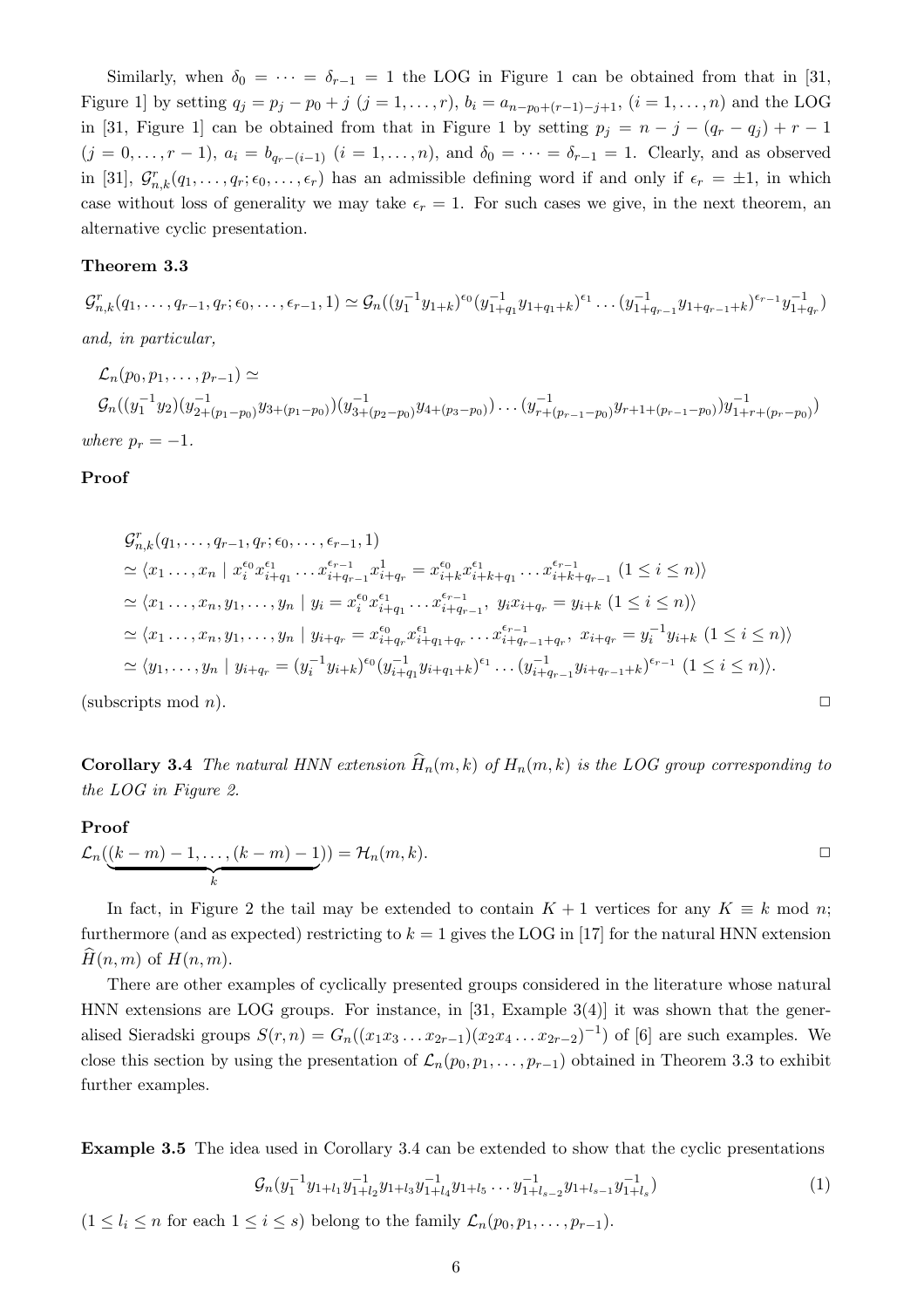

Figure 2: LOG corresponding to  $\widehat{H}_n(m, k)$ .

1. The groups  $G_1(n)$ ,  $H_1(n)$  from the "certain cyclically presented groups" series of papers, started in [21] have presentations of the form (1):

$$
G_1(n) = G_n(x_1^{-1}x_2x_1^{-1}x_2x_nx_1^{-1}x_n) = G_n(x_1^{-1}x_nx_1^{-1}x_nx_{n-1}^{-1}x_nx_{n-1}^{-1}),
$$
  
\n
$$
H_1(n) = G_n(x_1^{-1}x_2x_1^{-1}x_2x_1^{-2}x_nx_1^{-1}x_n) = G_n(x_1^{-1}x_nx_1^{-1}x_nx_1^{-1}x_2x_1^{-1}x_2x_1^{-1}).
$$

2. The groups  $G(l, n)$  of [23] also have presentations of the form (1). When  $l \geq 2$  is even

$$
G(l,n) = G_n(x_1^{-1}(x_2x_1^{-1})^{(l-2)/2}x_2(x_nx_1^{-1})^{(l-2)/2}x_n)
$$
  
= 
$$
G_n((x_1^{-1}x_2)^{(l-2)/2}x_1^{-1}x_2(x_3^{-1}x_2)^{(l-2)/2}x_3^{-1}),
$$

and when  $l \geq 3$  is odd

$$
G(l,n) = G_n(x_1(x_2^{-1}x_1)^{(l-1)/2}(x_n^{-1}x_1)^{(l-1)/2})
$$
  
=  $G_n((x_1^{-1}x_n)^{(l-1)/2}(x_1^{-1}x_2)^{(l-1)/2}x_1^{-1}).$ 

# 4 Cyclically presented groups and their natural HNN extensions

Presentations of the form

$$
\langle a, c \mid U(a, c), [a, c^n] \rangle
$$

in which a appears in  $U(a, c)$  with exponent sum +1 arise as presentations of natural HNN extensions of cyclically presented groups with admissible defining words (see Section 2) and as LOG presentations of the LOGs considered in Section 3. By applying change of generator of the form  $a \mapsto ac^{\gamma}$  we may further assume that c appears in  $U(a, c)$  with exponent sum zero. The following theorem examines these presentations and the groups they define in more detail.

**Theorem 4.1** Let X be the presentation  $\langle a, c \mid U(a, c), [a, c^n] \rangle$ , where  $U(a, c) = a^{\alpha_1} c^{\gamma_1} \dots a^{\alpha_k} c^{\gamma_k}$  with  $k \geq 1$  and  $\sum_{i=1}^{k} \alpha_i = 1$  and  $\sum_{i=1}^{k} \gamma_i = 0$ . Then

- (a) the Hurewicz map  $\pi_2(X) \to H_2(X)$  is zero and hence the Schur multiplier  $H_2(\pi_1(X))$  is trivial;
- (b) the commutator subgroup  $\pi_1(X)'$  has a cyclic presentation  $\mathcal{G}_n(w)$  where

$$
w(x_1, \ldots, x_n) = x_1^{\alpha_1} x_{1+\gamma_1}^{\alpha_2} x_{1+\gamma_1+\gamma_2}^{\alpha_3} \ldots x_{1+\gamma_1+\cdots+\gamma_{k-1}}^{\alpha_k}
$$

(which is admissible) and  $\pi_1(X) \cong \widehat{G}_n(w);$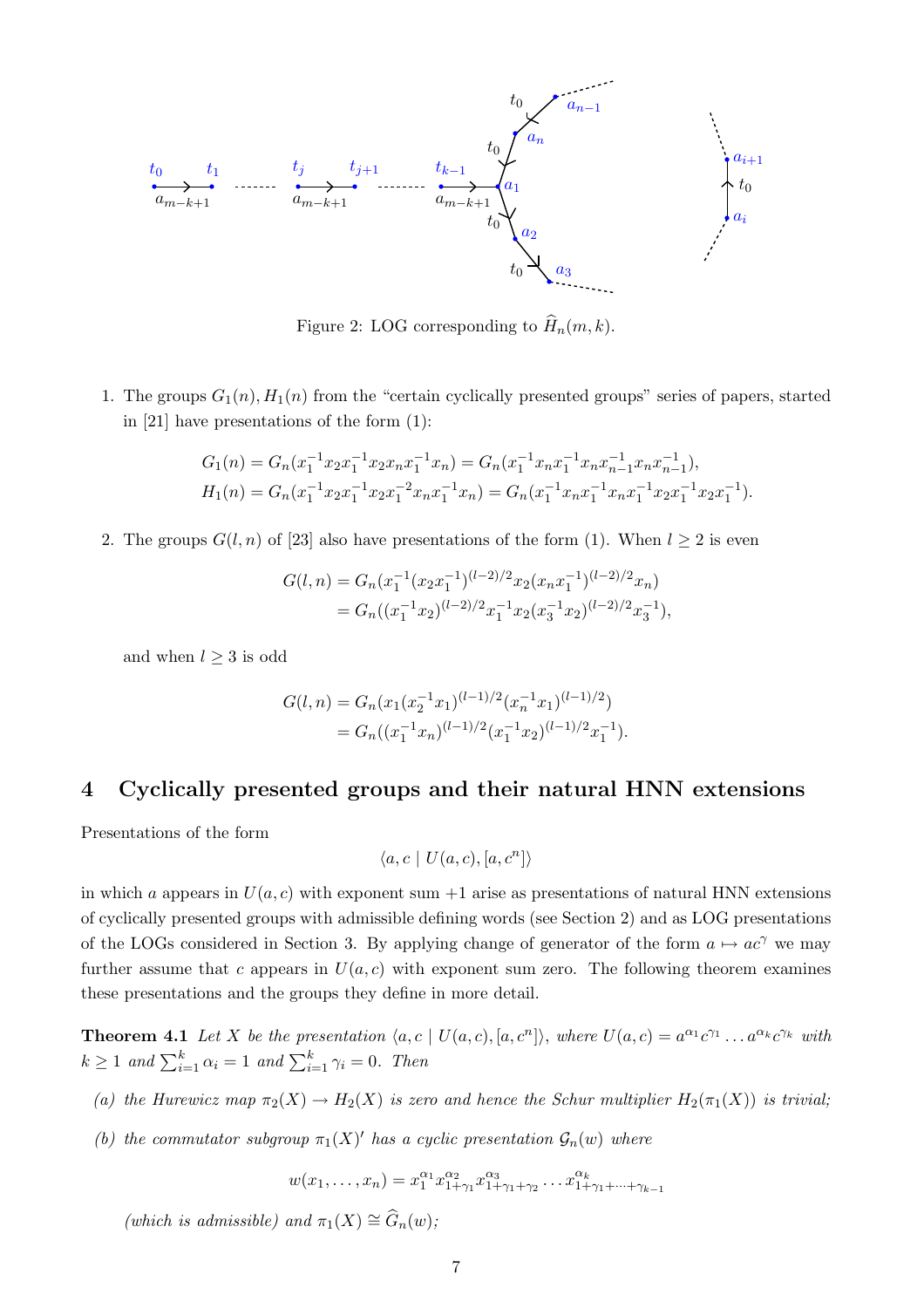(c) there is a short exact sequence

$$
\{0\} \to \mathbb{Z}\pi_1(X) \to \pi_2(X) \to \pi_2(\mathcal{G}_n(w)) \to \{0\}
$$
 (2)

of  $\mathbb{Z}\pi_1(X)$ -modules that splits as  $\mathbb{Z}\pi_1(X)'$ -modules;

(d) the sequence splits as a sequence of  $\mathbb{Z}_{\pi_1}(X)$ -modules only in the trivial case where  $\pi_2(\mathcal{G}_n(w)) =$ {0}.

### Proof

The cellular chain complex of X implies that  $H_2(X)$  is infinite cyclic, generated by the class of the relator  $[a, c^n]$  and  $H_1(X)$  is infinite cyclic generated by the class of the generator c. In the 1-relator group  $\langle a, c \mid [a, c^n] \rangle$  the element  $c^n$  is central and so  $[U, c^n] = 1$  is a relator; therefore there is a planar van Kampen diagram  $\Delta_0$  over the 1-relator presentation  $\langle a, c \mid [a, c^n] \rangle$  with boundary label  $[U, c^n]$ . Since a appears in U with exponent-sum 1, the 2-cell  $[a, c<sup>n</sup>]$  appears in  $\Delta_0$  with algebraic sum 1. In other words,  $[a, c^n]^{+1}$  appears precisely once more than  $[a, c^n]^{-1}$ . (Since 1-relator presentations of torsion-free groups are aspherical [24] the algebraic sum is independent of the choice of van Kampen diagram.) Identify the sub-arcs of  $\partial \Delta_0$  labelled by  $c^n$  and  $c^{-n}$  to form an annular diagram  $\Delta_1$  with boundary labels U and  $U^{-1}$  and attach 2-cells  $U^{\pm 1}$  to  $\partial \Delta_1$  to form a spherical diagram  $\Delta$ . Now the relators  $U(a, c)$  and  $[a, c^n]$  appear in  $\Delta$  with algebraic sums 0, 1 respectively, so  $\Delta \in \pi_2(X)$  maps to a generator of  $H_2(X)$  under the Hurewicz map  $\pi_2(X) \to H_2(X)$ . This map is therefore surjective so its cokernel, which is the Schur multiplier  $H_2(\pi_1(X))$ , is therefore trivial, proving part (a).

Now use the spherical van Kampen diagram  $\Delta$  to attach a 3-cell to X to form a 3-complex Y and let  $\phi : \mathbb{Z}\pi_1(X) \to \pi_2(X)$  be the map of  $\mathbb{Z}\pi_1(X)$ -modules which sends a generator of  $\mathbb{Z}\pi_1(X)$  to the class of  $\Delta$ . Then in the exact sequence

$$
0 \to \ker(\phi) \to \mathbb{Z}\pi_1(X) \xrightarrow{\phi} \pi_2(X) \to \mathrm{coker}(\phi) \to 0
$$
 (3)

of  $\mathbb{Z}\pi_1(X)$ -modules we have that coker $(\phi) \cong \pi_2(Y)$  [33].

Let  $\tilde{X}$  be the universal cover of X. Then the cellular chain complex of  $\tilde{X}$  implies that  $H_2(\tilde{X})$  is the kernel of the second boundary map. Now  $\pi_2(X) \cong \pi_2(\tilde{X})$  (see, for example, [19, Theorem 1.5, page 50)) and by the Hurewicz isomorphism theorem  $\pi_2(\tilde{X}) \cong H_2(\tilde{X}) \subseteq C_2(\tilde{X})$  so  $\pi_2(X)$  is a submodule of the free Z-module on the 2-cells of  $\tilde{X}$ . Since  $\pi_1(X)$  acts freely on  $\tilde{X}$ , it freely permutes the 2-cells of  $\tilde{X}$ . These form a Z-basis for  $C_2(\tilde{X})$ , so  $C_2(\tilde{X})$  is naturally identified with the free  $\mathbb{Z}_{\pi_1}(X)$ -module on the set of 2-cells of X. Under this identification the coefficient of the 2-cell U in the class of  $\Delta$  has the form  $g(1 - c^n)$  for some  $g \in \pi_1(X)$ , since the 2-cell U appears precisely twice in  $\Delta$ , with opposite orientations, and these are separated by a path labelled  $c<sup>n</sup>$ . But by abelianizing we can see that c has infinite order in  $\pi_1(X)$ , and so  $1 - c^n$  is not a zero-divisor in  $\mathbb{Z}\pi_1(X)$ . Thus  $\alpha U \neq 0$  for each  $\alpha \in \mathbb{Z} \pi_1(X) \setminus \{0\}$ . Hence  $\Delta$  freely generates a free  $\mathbb{Z} \pi_1(X)$ -submodule of  $\pi_2(X)$ , and so  $\phi$  is injective. Therefore the short exact sequence (3) of  $\mathbb{Z} \pi_1(X)$ -modules becomes

$$
0 \to \mathbb{Z}\pi_1(X) \xrightarrow{\phi} \pi_2(X) \to \pi_2(Y) \to 0. \tag{4}
$$

Now  $H_1(X) = H_1(Y)$  and  $H_1(X) \cong \mathbb{Z}$  so the maximal abelian covers  $\overline{X}, \overline{Y}$  of  $X, Y$  are regular covers with deck-transformation group  $\mathbb{Z}$ , generated by c. We can construct them as follows. The set of 0-cells is identified with Z. Corresponding to the 1-cells  $a, c$  of X are 1-cells  $x_j, c_j$  ( $j \in \mathbb{Z}$ ) of X, where  $x_j$  is a loop at j and  $c_j$  joins j to  $j + 1$ . Corresponding to the 2-cell  $[a, c^n]$  in X are 2-cells  $v_j$  in  $\overline{X}$   $(j \in \mathbb{Z})$ with boundary paths  $x_j c_j c_{j+1} \ldots c_{j+n-1} x_{j+n}^{-1} c_{j+n-1}^{-1} \ldots c_j^{-1}$ ; similarly, corresponding to the 2-cell U of X is a set of 2-cells  $u_j$  ( $j \in \mathbb{Z}$ ) in  $\overline{X}$ , where  $u_{j+1}$  is the translate of  $u_j$  by the natural generator for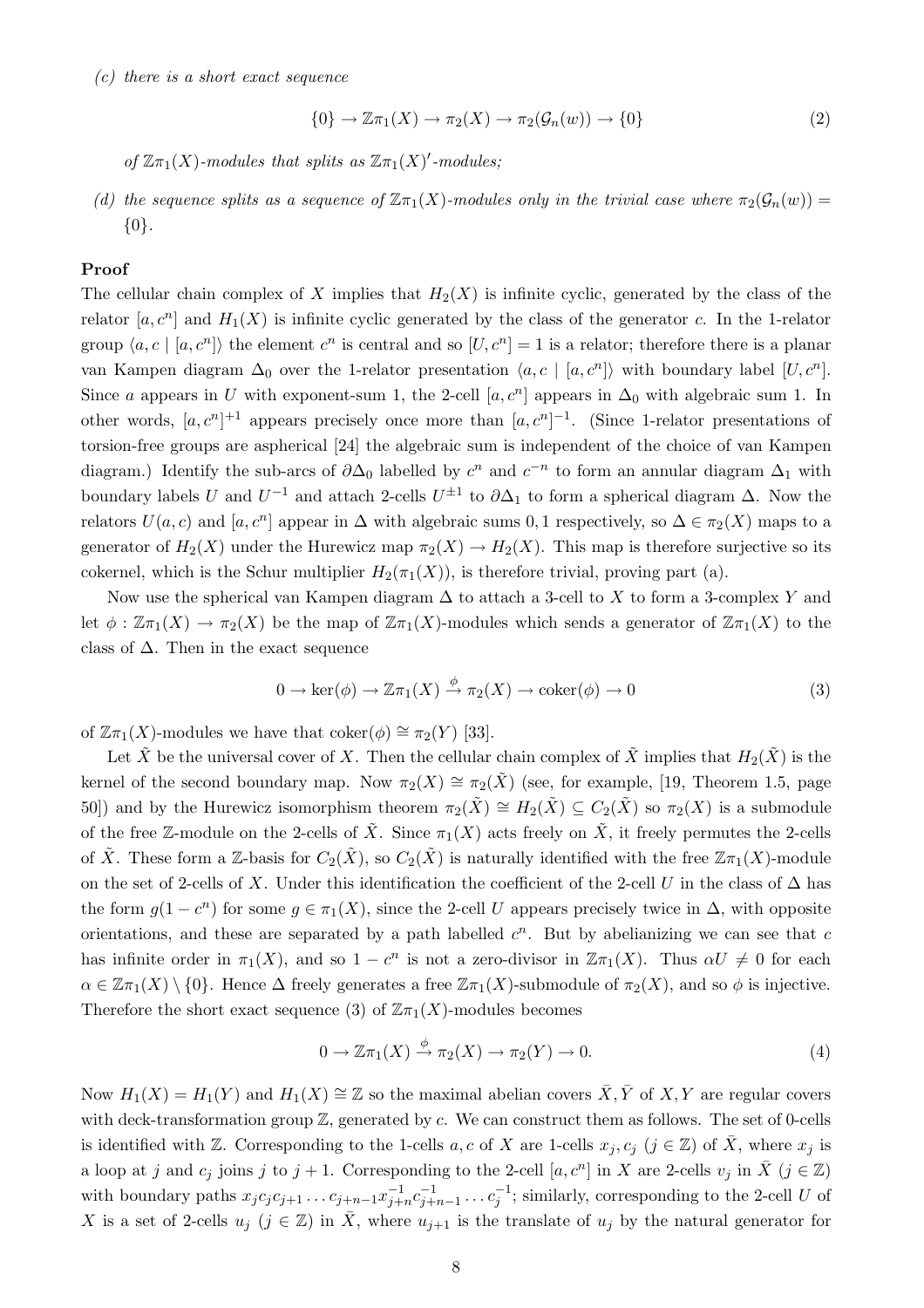the deck-transformation group. Finally, corresponding to the 3-cell  $\Delta$  of Y there are 3-cells  $\Delta_j$  of  $\overline{Y}$  $(j \in \mathbb{Z})$ . The 3-cell  $\Delta_j$  involves one appearance of each of the 2-cells  $u_j$  and  $u_{j+n}$ , and no other 2-cell of the form  $u_i$ . It follows that  $\overline{Y}$  homotopy retracts onto the 2-subcomplex W of  $\overline{X}$  consisting of the 1-skeleton  $\bar{X}^{(1)}$  together with the 2-cells  $v_j$   $(j \in \mathbb{Z})$  and  $u_1, \ldots, u_n$ .

Now the 1-cells  $c_j$  form the unique maximal tree in W. Collapsing this tree to a point gives the following presentation of the commutator subgroup  $\pi_1(X)'$  which is homotopy-retract to W

$$
\langle x_j \ (j \in \mathbb{Z}) \mid x_j x_{j+n}^{-1} (j \in \mathbb{Z}), w_1, \dots, w_n \rangle
$$

where

$$
w_j = x_j^{\alpha_1} x_{j+\gamma_1}^{\alpha_2} x_{j+\gamma_1+\gamma_2}^{\alpha_3} \dots x_{j+\gamma_1+\dots+\gamma_{k-1}}^{\alpha_k}.
$$

One final homotopy retraction uses the relators  $x_j x_{j+n}^{-1}$  to restrict the generating set to  $\{x_1, \ldots, x_n\}$ and so we obtain the cyclic presentation  $Z = \mathcal{G}_n(w)$  of part (b), and it is clear that  $\pi_1(X)$  is the natural HNN extension of  $\pi_1(X)'$ .

Now  $\pi_2(Y) \cong \pi_2(\bar{Y})$  so we have  $\pi_2(Y) \cong \pi_2(\bar{Y}) \cong \pi_2(W) \cong \pi_2(Z)$  so in (4) we may replace  $\pi_2(Y)$  by  $\pi_2(Z)$  to get the short exact sequence (2) of  $\mathbb{Z}\pi_1(X)$ -modules of part (c). The homotopies and inclusions  $Z \simeq W \subset \overline{X} \subset \overline{Y} \simeq Z$  together with the identity map  $Z \to Z$  induces a sequence of  $\mathbb{Z}\pi_1(X)'$ -modules  $\pi_2(Z) \cong \pi_2(W) \to \pi_2(\bar{X}) \to \pi_2(\bar{Y}) \cong \pi_2(Z)$ . But  $\pi_2(\bar{X}) \cong \pi_2(X)$  so we get a sequence of  $\mathbb{Z}\pi_1(X)'$ -modules  $\pi_2(Z) \to \pi_2(X) \to \pi_2(Z)$  which shows that the sequence (2), when regarded as a sequence of  $\mathbb{Z}_{\pi_1}(X)'$ -modules, splits, proving part (c).

To prove (d), consider a map  $s : \pi_2(Z) \to \pi_2(X)$  of  $\mathbb{Z}\pi_1(X)$ -modules. Now  $c^n$  acts trivially on Z and hence on  $\pi_2(Z)$  so  $1 - c^n$  annihilates  $\pi_2(Z)$  and so annihilates  $s(\pi_2(Z)) \subseteq \pi_2(X) = \pi_2(\tilde{X})$ . The Hurewicz isomorphism theorem implies that  $\pi_2(\tilde{X}) \cong H_2(\tilde{X}) \subseteq C_2(\tilde{X})$  so  $1 - c^n$  annihilates a submodule of a free  $\mathbb{Z}_{\pi_1}(X)$ -module (namely  $s(\pi_2(Z))$ ). But as pointed out above  $1 - c^n$  is not a zero-divisor in  $\mathbb{Z}(\pi_1(X), \text{ so } s(\pi_2(Z)) = 0$  and the sequence (2) of  $\mathbb{Z}(\pi_1(X))$ -modules does not split when  $\pi_2(Z) \neq \{0\}.$ 

Theorem 1.1 of [17] (and its corollary), which concerns the presentations  $\mathcal{H}(n,m)$ , can be obtained as a corollary to Theorem 4.1.

## 5 The conjugacy problem for natural HNN extensions

In Section 6 we will give conditions under which the conjugacy problem for  $H_n(m, k)$  is solvable. In this section, following [4], we study the conjugacy problem in the natural HNN extension  $G_n(w)$  =  $G_n(w) \rtimes \mathbb{Z}$  via the twisted conjugacy problem in  $G_n(w)$ . In Corollary 6.2 we will apply our result to  $\hat{H}_n(m, k)$ .

Given a group G and an automorphism  $\phi \in Aut(G)$ , an element  $u \in G$  is said to be  $\phi$ -twisted conjugate to  $v \in G$ , denoted  $u \sim_{\phi} v$ , if there exists  $g \in G$  such that  $g^{-1}u\phi(g) = v$ . The  $\phi$ -twisted conjugacy problem in G is solvable if it is algorithmically decidable if  $u \sim_{\phi} v$ . In particular, the conjugacy problem is the id-twisted conjugacy problem. The *twisted conjugacy problem* in  $G$  is solvable if the  $\phi$ -twisted conjugacy problem in G is solvable for all  $\phi \in Aut(G)$ .

**Theorem 5.1** If G is a finitely generated hyperbolic group and  $\phi \in Aut(G)$  has finite order, then the φ-twisted conjugacy problem in G is solvable.

#### Proof

The proof is analogous to the proof that the conjugacy problem is solvable for hyperbolic groups.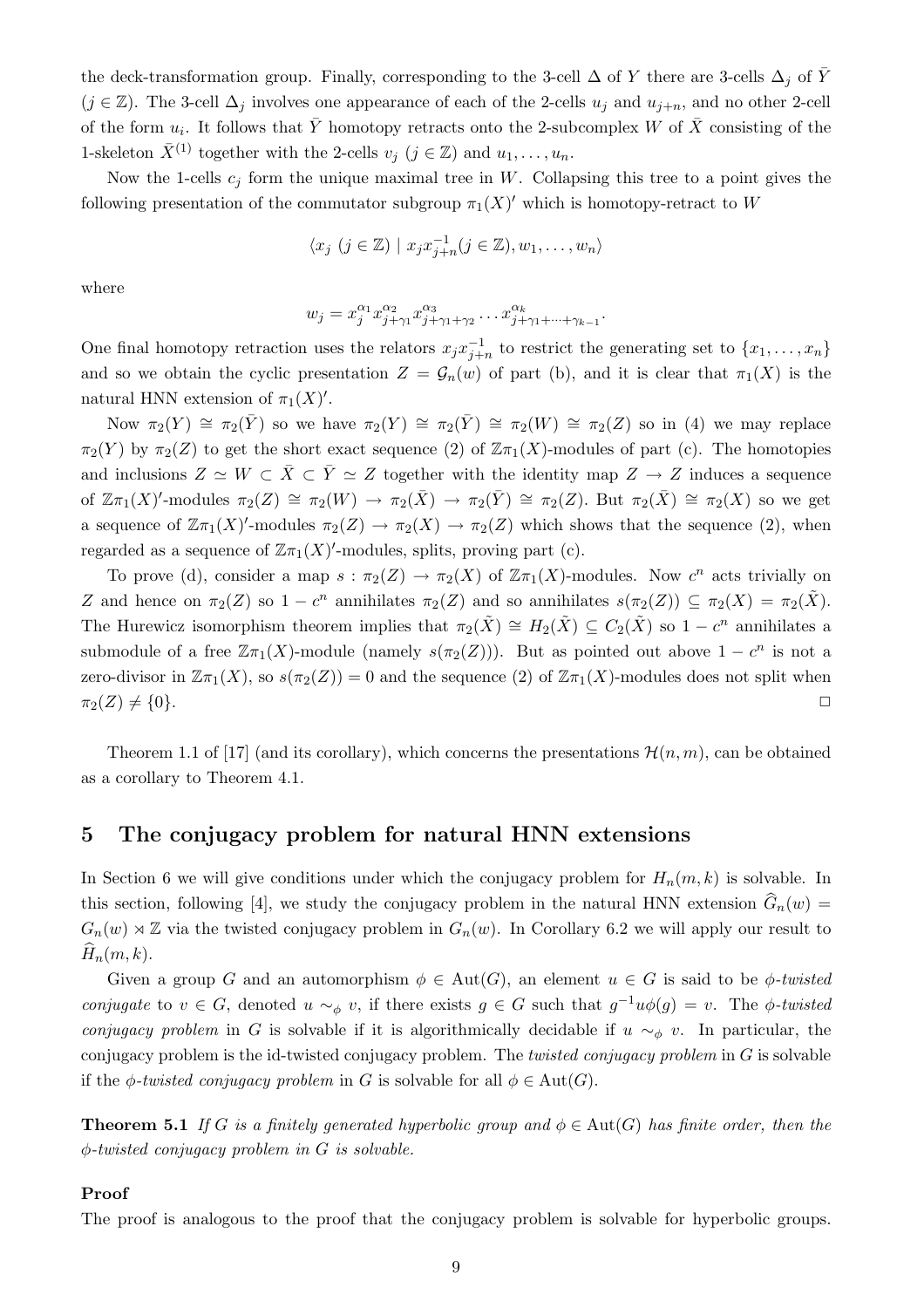Since  $\phi$  has finite order and G is finitely generated, we can choose a finite generating set X for G such that  $X^{-1} = X = \phi(X)$ . Let  $\delta$  be the hyperbolicity constant for the Cayley graph  $\Gamma = \Gamma(G, X)$ . Then geodesic triangles in  $\Gamma$  are δ-slim, so geodesic quadrilaterals are 2δ-slim. Suppose that  $u\phi(q) = qv$ in G. Choose geodesic segments  $\gamma$  from 1 to g,  $\alpha$  from 1 to u and  $\beta$  from g to gv. Applying  $\phi$  to (the label of) each edge of  $\gamma$  gives a geodesic segment  $\phi(\gamma)$  from 1 to  $\phi(g)$ . Then we can construct a geodesic quadrilateral with vertices  $1, u, g, gv = u\phi(g)$  and edges  $\alpha, \beta, \gamma$  and  $\gamma' = u\phi(\gamma)$ .

Note that  $\gamma$ ,  $\gamma'$  have the same length, L say, by construction. Moreover,  $\gamma'(n) = u\phi(\gamma(n))$  for each  $1 \leq n \leq L$ . For each  $n, \gamma(n)$  is 2δ-close to a vertex of  $\alpha, \beta$  or  $\gamma'$ . When  $||u|| + 2\delta < n < L-(||v|| + 2\delta)$ only the last of these is possible, by the triangle inequality. Thus  $d(\gamma(n), \gamma'(n')) \leq 2\delta$  for some n'. Consider the geodesic quadrilateral with vertices  $1, \gamma(n), \gamma'(n'), u$ . We have

$$
n = d(1, \gamma(n)) \le d(1, u) + d(u, \gamma'(n')) + d(\gamma'(n'), \gamma(n)) \le ||u|| + n' + 2\delta
$$

and similarly  $n' \leq ||u|| + n + 2\delta$ , so  $|n - n'| \leq ||u|| + 2\delta$ . Hence  $d(\gamma(n), \gamma'(n)) \leq 2\delta + |n - n'| \leq ||u|| + 4\delta$ .

The number of elements of G of length at most  $||u|| + 4\delta$  is less than  $|X|^{\|u\|+4\delta+1}$ . Hence if  $L > N$ , where  $N = |X||^{||u|| + 4\delta + 1} + 2\mu + 4\delta$ , the number of n's in the given range exceeds the number of elements of G of length at most  $||u|| + 4\delta$ . Therefore there exist  $n_0 < n_1$  with  $\gamma(n_0)^{-1}\gamma'(n_0) = \gamma(n_1)^{-1}\gamma'(n_1)$ . Setting  $h = \gamma(n_0)\gamma(n_1)^{-1}g$  gives  $||h|| \le L + n_0 - n_1 < L$  and

$$
u\phi(h) = u\phi(\gamma(n_0))\phi(\gamma(n_1)^{-1})\phi(g) = \gamma'(n_0)\gamma'(n_1)^{-1}u\phi(g) = \gamma(n_0)\gamma(n_1)^{-1}gv = hv.
$$

Repeating the procedure gives a solution to the equation  $u\phi(q) = qv$  with  $||q|| \leq N$ . Since N is a computable function of  $u, v$  we can apply the solution of the word problem for hyperbolic groups to test equality of the elements  $u\phi(g)$  and gv for each of the finitely many g with  $||g|| < N$ .

**Corollary 5.2** If G is hyperbolic and  $\phi \in \text{Aut}(G)$  has finite order then the conjugacy problem for  $G \rtimes_{\phi} \mathbb{Z}$  is solvable. In particular, if a cyclically presented group  $G_n(w)$  is hyperbolic then the conjugacy problem for its natural HNN extension  $\widehat{G}_n(w)$  is solvable.

### Proof

Let t be a generator of Z so that  $G \rtimes_{\phi} \mathbb{Z}$  has elements  $gt^m$  with  $g \in G$ ,  $m \in \mathbb{Z}$  and multiplication  $(gt^m)(ht^l) = g\phi^m(h)t^{m+l}$ . Two elements  $ut^p, vt^q \in G \rtimes_{\phi} \mathbb{Z}$  are conjugate if and only if there exist  $gt^m \in G \rtimes_{\phi} \mathbb{Z}$  such that  $(ut^p)(gt^m) = (gt^m)(vt^q)$ ; equivalently if and only if there exists  $g \in G$ ,  $m \in \mathbb{Z}$  such that  $(u\phi^p(g))t^{p+m} = (g\phi^m(v))t^{m+q}$ ; equivalently if and only if  $p = q$  and there exists  $g \in G, m \in \mathbb{Z}$  such that  $u\phi^p(g) = g\phi^m(v)$ ; equivalently if and only if  $p = q$  and there exists  $m \in \mathbb{Z}$ such that  $u \sim_{\phi^p} \phi^m(v)$ .

That is, the conjugacy problem is solvable in  $G \rtimes_{\phi} \mathbb{Z}$  if and only if for any  $u, v \in G$  and  $p \in \mathbb{Z}$  it is decidable if u is  $\phi^p$ -twisted conjugate to any of the (finitely many) elements  $\phi^m(v) \in G$ . Since  $\phi^p$  has finite order this is decidable by Theorem 5.1.  $\Box$ 

## 6 Small cancellation conditions

In this section we consider small cancellation conditions for the presentations  $\mathcal{H}_n(m, k)$ . We refer the reader to [25, Chapter V] for basic definitions regarding small cancellation theory. The strongest  $C(p)$ condition that  $\mathcal{H}_n(m, k)$  can satisfy is C(3). This condition is most useful when it occurs in conjunction with  $T(6)$  or  $T(7)$ . In Theorem 6.1 we classify the C(3)-T(7) and C(3)-T(6) (special and non-special)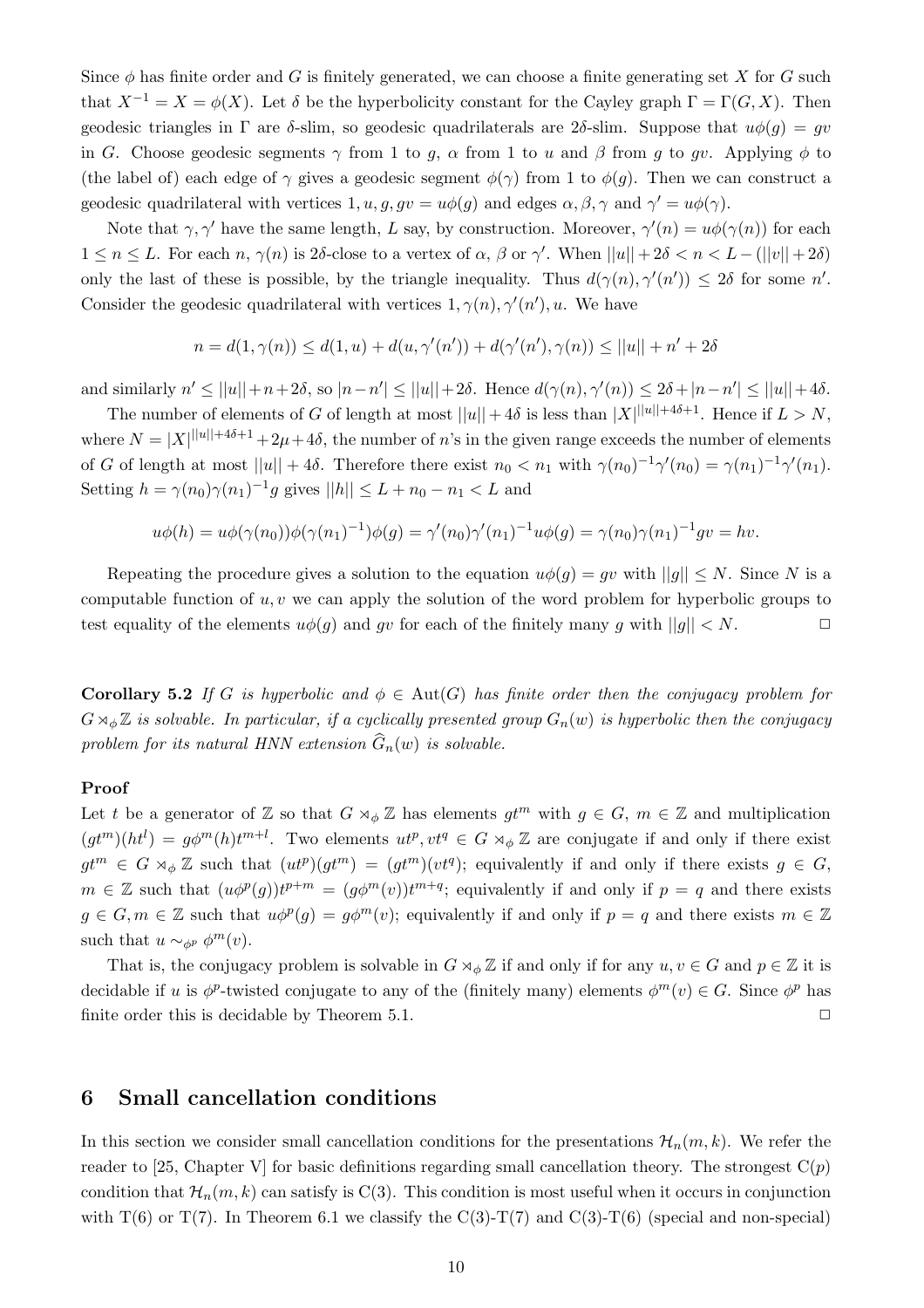presentations  $\mathcal{H}_n(m, k)$ . (We will define the term special shortly, but for the moment we note that they are examples of triangular presentations – presentations in which each relator has length 3.)

To do this we use the characterization ([18]) of the C(3)-T(q) conditions in terms of the *star graph* of a presentation  $\langle X | R \rangle$ . (The star graph is also called the *co-initial graph* or *star complex* or Whitehead *graph*.) This is the graph  $\Gamma$  with vertex set  $X \cup X^{-1}$  and with an edge from x to y for each distinct word of the form  $x^{-1}yu$   $(x \neq y)$  that is a cyclic permutation of a relator or its inverse [25, page 61]. (The edges occur in inverse pairs.) By [18] a presentation  $\langle X | R \rangle$  in which each relator has length at least 3 satisfies C(3)-T(q) (q > 4) if and only if Γ has no cycle of length less than q. (See also [11] for further explanation.) If a presentation satisfies  $T(q)$ ,  $q > 4$  then each piece has length 1 (this is proved in [14, Lemma 1], where the observation is attributed to Pride). Using the terminology of [20] a C(3)-T(6) presentation is *special* if every relator has length 3 and  $\Gamma$  is isomorphic to the incidence graph of a finite projective plane. By Lemma 1.3.6 of [32] this condition on  $\Gamma$  is equivalent to  $\Gamma$  being connected and bipartite of diameter 3 and girth 6, with each vertex having degree at least 3.

Theorem 6.1 Let  $A = k$ ,  $B = k - m$ .

- (a) The presentation  $\mathcal{H}_n(m, k)$  is a  $C(3)$ -T(6) presentation if and only if  $tA \not\equiv 0, tB \not\equiv 0 \ (1 \le t \le 5)$ and  $A \neq \pm B$ ,  $A \neq \pm 2B$ ,  $B \neq \pm 2A$  (all mod n), in which case it is a non-special  $C(3)$ -T(6) presentation.
- (b) The presentation  $\mathcal{H}_n(m, k)$  is a  $C(3)-T(7)$  presentation if and only if  $tA \not\equiv 0, tB \not\equiv 0 \ (1 \le t \le 6)$ and  $A \not\equiv \pm 2B$ ,  $A \not\equiv \pm 3B$ ,  $B \not\equiv \pm 2A$ ,  $B \not\equiv \pm 3A$ ,  $2A \not\equiv \pm 2B$  (all mod n).

### Proof

The star graph  $\Gamma$  has vertices  $x_i, x_i^{-1}$  and edges  $\{x_i, x_{i+m}^{-1}\}, \{x_i, x_{i+B}\}, \{x_i^{-1}, x_{i+A}^{-1}\}$  for each  $1 \le i \le n$ (subscripts mod n), which we will refer to as edges of type X,Y,Z, respectively. Thus  $\Gamma$  has a t-cycle involving only  $x_i$  vertices if and only if  $tB \equiv 0 \mod n$  and has a t-cycle involving only  $x_i^{-1}$  vertices if and only if  $tA \equiv 0 \mod n$ . Consider then cycles involving both  $x_i$  and  $x_i^{-1}$  vertices. Clearly these must involve an even number of X edges, and since an X edge cannot be followed immediately by another X edge there are no such 2-cycles or 3-cycles. We are therefore interested in the 4,5, and 6-cycles.

Any 4-cycle must be of the form XZXY, any 5-cycle of the form XZXYY, or XYXZZ, and any 6-cycle of the form XZXYYY, XYXZZZ, or XZZXYY. The paths of the form XZXY are  $x_i - x_{i+m}^{-1}$  $x_{i+m\pm A}^{-1}$  $-x_{i\pm A}\pm x_{i\pm B}$ , which are cycles if and only if  $A\pm B\equiv 0$  mod n. The paths of the form XZXYY are  $x_i - x_{i+m}^{-1} - x_{i+m}^{-1} - x_{i\pm A} - x_{i\pm A\pm B} - x_{i\pm A\pm 2B}$ , which are cycles if and only if  $A \pm 2B \equiv 0 \mod n$ . Similarly cycles of the form XYXZZ occur if and only if  $B \pm 2A \equiv 0 \text{ mod } n$ . The paths of the form XZXYYY are  $x_i - x_{i+m}^{-1} - x_{i+m}^{-1} - x_{i+A} - x_{i+A+B} - x_{i+A+2B} - x_{i+A+2B}$ , which are cycles if and only if  $A \pm 3B \equiv 0 \mod n$ . Similarly cycles of the form XYXZZZ occur if and only if  $B \pm 3A \equiv 0 \mod n$ . The paths of the form XZZXYY are  $x_i - x_{i+m}^{-1} - x_{i+m\pm A}^{-1} - x_{i+m\pm 2A}^{-1} - x_{i\pm 2A} - x_{i\pm 2A\pm B} - x_{i\pm 2A\pm 2B}$ , which are cycles if and only if  $2A \pm 2B \equiv 0 \mod n$ . (For use in the proof of Theorem 7.1 we remark here that 7-cycles are of the form XZXYYYY, XYXZZZZ, XZZXYYY, or XYYXZZZ and occur if and only if  $A \pm 4B \equiv 0 \text{ mod } n$  or  $B \pm 4A \equiv 0 \text{ mod } n$  or  $2A \pm 3B \equiv 0 \text{ mod } n$  or  $2B \pm 3A \equiv 0 \text{ mod } n$ .)

It remains to show that the  $C(3)-T(6)$  presentations are non-special. Suppose for contradiction that  $\Gamma$  is the incidence graph of a projective plane P. Then since the vertices of  $\Gamma$  have degree 3 it follows that  $P$  has order 2 so has 7 points and 7 lines (see for example  $[2,$  Section 16.7 and exercise 16.10.10]). Therefore Γ has precisely 14 vertices so  $n = 7$ , but the congruences imply that  $\mathcal{H}_n(m, k)$  is not a  $C(3)-T(6)$  presentation in this case, a contradiction.  $\square$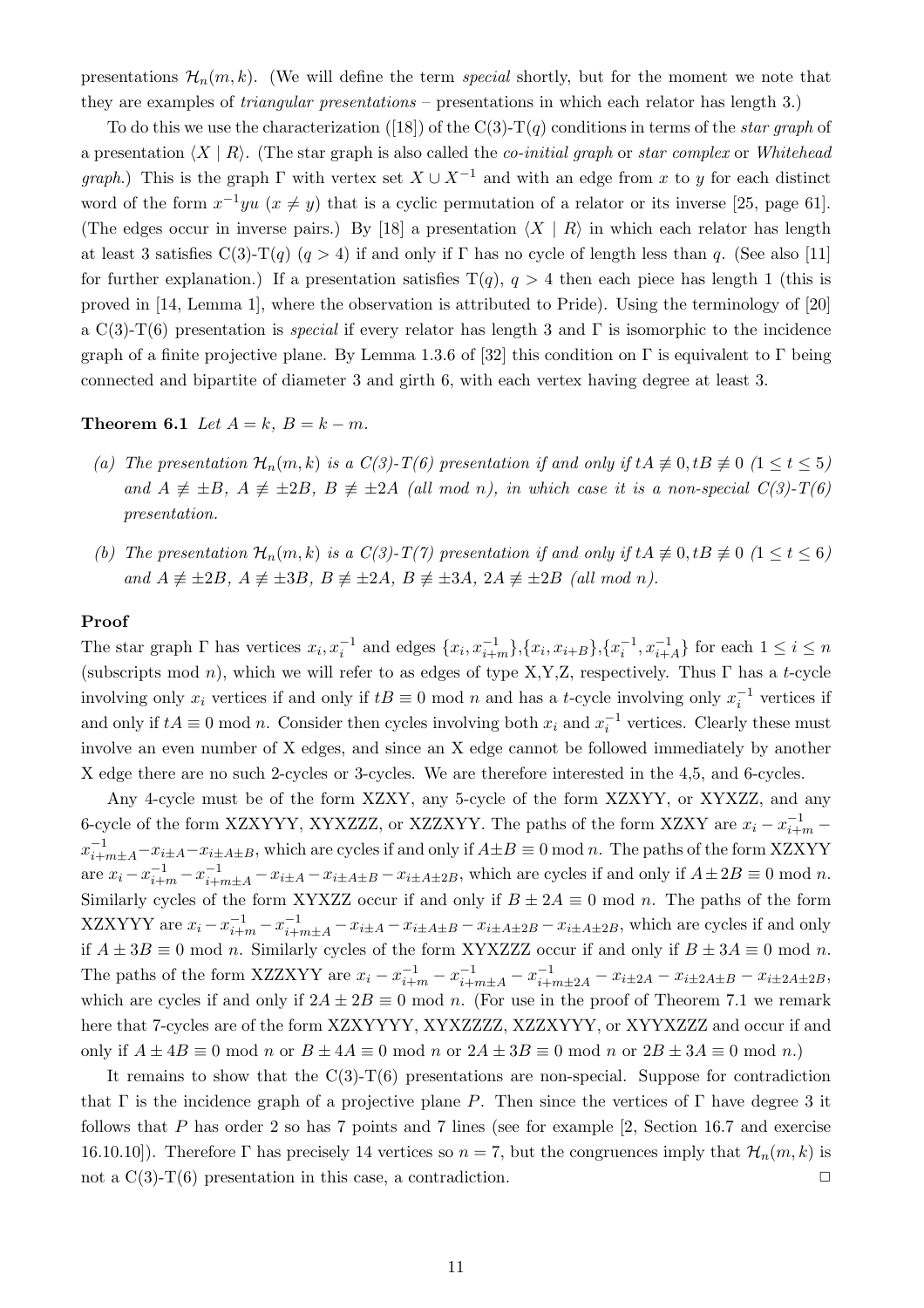Some of the excluded cases correspond to known groups. By [1, Section 1] if  $A \equiv 0$  or  $B \equiv 0 \mod n$ then  $G_n(m, k)$  is the trivial group; if  $A \equiv B \mod n$  then  $G_n(m, k)$  is the free product of  $(k, n)$  copies of  $\mathbb{Z}_{2n-1}$ ; if  $A \equiv -B$  then  $G_n(m, k)$  is the free product of  $(k, n)$  copies of  $S(2, n)$ ; if  $A \equiv 2B$  or  $B \equiv 2A$ then  $G_n(m, k)$  is the free product of  $(m, n)$  or  $(k, n)$  copies of  $F(2, n)$ , respectively. If  $A \equiv -2B$  or  $B \equiv -2A$  then  $G_n(m, k)$  is the free product of  $(m, n)$  or  $(k - m, n)$  copies of  $H_n(3, 1)$ , respectively; we study these groups further in Section 7.

In Corollary 6.2 we observe some consequences. A countable group  $G$  is said to be  $SQ$ -universal if every countable group can be embedded in a quotient group of G; in particular, SQ-universal groups contain a free subgroup of rank 2. The dependence problems [28]  $DP(n)$ ,  $n \geq 1$ , generalize the word problem  $(DP(1))$  and the conjugacy problem  $(DP(2))$ . A group is *Hopfian* if it is not isomorphic to any of its proper quotients.

- **Corollary 6.2** (a) Suppose the conditions of Theorem 6.1(a) hold. Then  $H_n(m, k)$  has solvable word and conjugacy problems and is automatic, SQ-universal, torsion-free, and acts properly and cocompactly on a  $CAT(0)$  space.
	- (b) Suppose the conditions of Theorem 6.1(b) hold. Then  $H_n(m, k)$  has solvable dependence problems  $DP(n)$  for all  $n \geq 1$  and is non-elementary hyperbolic, Hopfian, and acts properly and cocompactly on a CAT(-1) space, and the class of groups  $H_n(m, k)$  has solvable isomorphism problem. Further, the natural HNN extension  $\widehat{H}_n(m, k)$  has solvable conjugacy problem

#### Proof

 $C(3)$ -T(6) groups have solvable word and conjugacy problems, by Theorems 6.3 and 7.6 of [25, Chapter V (see also [12, Section 3]) and they are automatic by [15, Theorem 2]. Groups defined by non-special  $C(3)-T(6)$  groups are SQ-universal [20]. The Cayley complex of a  $C(3)-T(6)$  (resp.  $C(3)$ - $T(7)$ ) presentation in which each relator has length at least 3 is a CAT(0) (resp. CAT(−1)) space (see for example [5, Proposition 5.25]), and hence contractible. Since no relator is a proper power the Cayley complex coincides with the universal cover of the presentation complex, upon which  $H_n(m, k)$ acts freely. Thus  $H_n(m, k)$  acts freely on a finite-dimensional contractible complex, so is torsion free.

C(3)-T(7) groups have solvable dependence problems  $DP(n)$  for all  $n \ge 1$  [28, Theorems 2 and 4] and are hyperbolic [14, Corollary 3.3] (see also [28, Theorem 4]); the class of hyperbolic groups has solvable isomorphism problem [9]; torsion-free hyperbolic groups are Hopfian by [29]. Since  $H_n(m, k)$ is hyperbolic,  $H_n(m, k)$  has solvable conjugacy problem by Corollary 5.2.

We note a corollary which shows that nearly all the groups  $H_p(m, k)$  with p an odd prime are C(3)-T(7). By [8, Proposition 7]  $H_p(m, k)$  is isomorphic to one of  $H_p(1, k')$  for some  $1 \leq k' \leq (p+1)/2$ . The cases  $k' = 1, 2$  and  $(p+1)/2$  give the trivial group, the Fibonacci group  $F(2, p)$ , and the Sieradski group  $S(2, p)$ , respectively. For the remaining cases, for each p, the next corollary shows that precisely one of the presentations is not  $C(3)-T(7)$  (in which case it is not  $C(3)-T(6)$ ). Note that this is not the case when  $n$  is composite, for example by [8, Table 1] there are precisely 5 non-isomorphic (non-trivial) groups  $H_n(m, k)$  when  $n = 6$ , namely  $F(2, 6) = H_6(1, 2)$ ,  $S(2, 6) \cong H_6(4, 5)$ ,  $\mathbb{Z}_7 \cong H_6(1, 3)$ ,  $\mathbb{Z}_9 \cong$  $H_6(2,3), \mathbb{Z}_2^7 \rtimes \mathbb{Z}_7 \cong H_6(3,4).$ 

Corollary 6.3 Let p be an odd prime and let  $3 \leq k \leq (p-1)/2$  be an integer. The presentation  $\mathcal{H}_p(1,k)$  is  $C(3)$ -T(7) if and only if  $k \neq (p+1)/3$  (when  $p \equiv 2 \mod 3$ ) or  $k \neq (p+2)/3$  (when  $p \equiv 1 \mod 3$ .

### Proof

This follows by testing the congruences. The case  $k = (p+1)/3$  corresponds to  $B = -2A \text{ mod } n$  and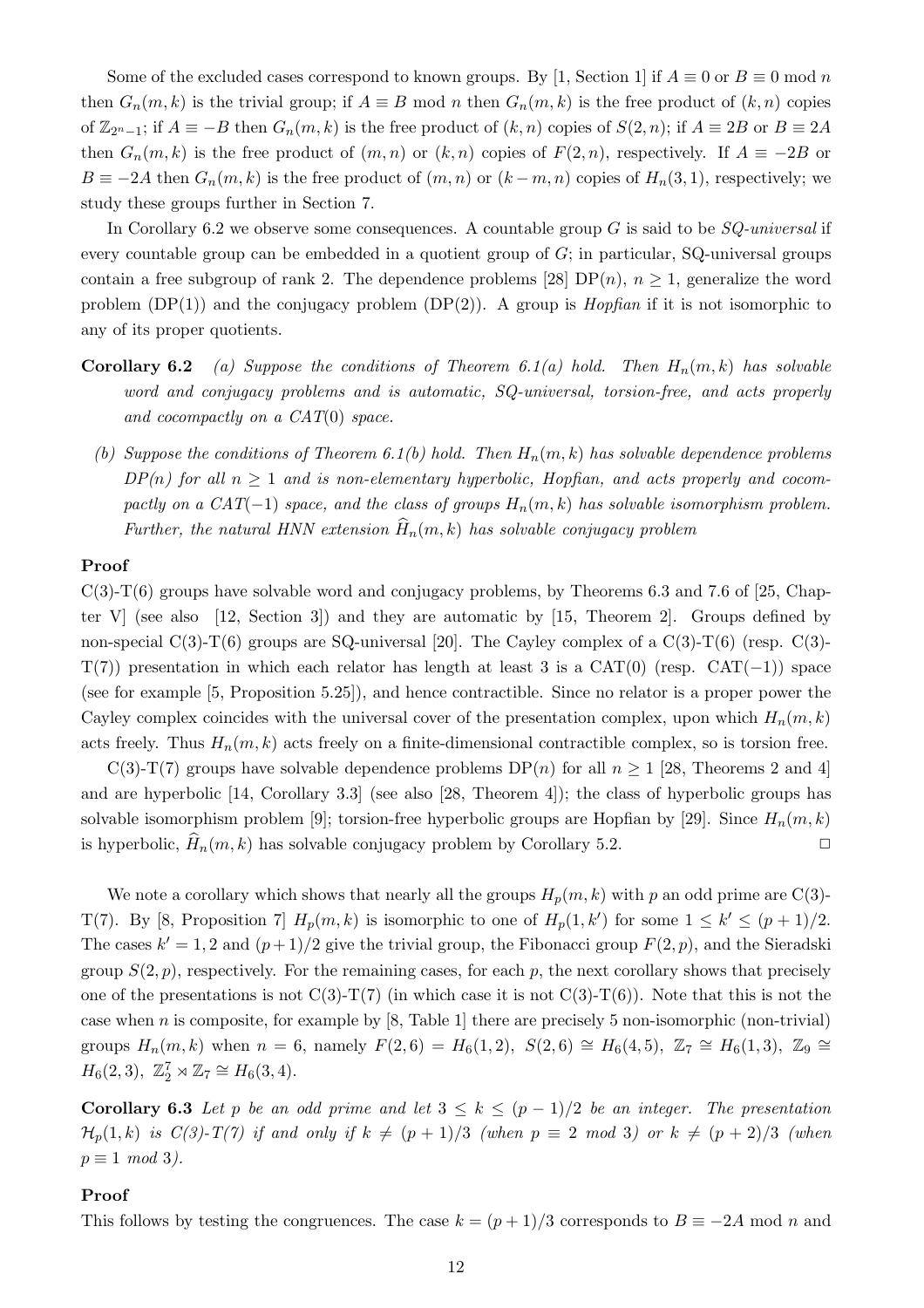As observed in Section 6, the presentations  $\mathcal{H}_n(3,1)$ , which are the presentations  $\mathcal{H}(n,3)$  of [17], are not C(3)-T(6) presentations; we show here however that, in most cases,  $H(n, 3) = H_n(3, 1)$  is hyperbolic and SQ-universal.

The group  $H(9,3)$  was proved to be infinite in [8, Lemma 15], using Newman's variant of the Golod-Shafarevich inequality on an index 448 subgroup. Further,  $H(8,3)$  is finite of order  $3^{10} \cdot 5$  (by a calculation in GAP [13]),  $H(7,3)$  is infinite (this is attributed to Thomas in [17]),  $H(6,3) \cong \mathbb{Z}_2^3 \rtimes \mathbb{Z}_7$ ,  $H(5,3) \cong \mathbb{Z}_{11}$ ,  $H(4,3) \cong \mathbb{Z}_5$ .  $H(10,3)$ ,  $H(12,3)$ ,  $H(14,3)$  are infinite by [17].

**Theorem 7.1** Let  $n \geq 11$ ,  $n \neq 12, 14$ . Then  $H(n, 3)$  is hyperbolic.

### Proof

To prove that  $H(n, 3)$  is hyperbolic it suffices to show that it has a linear isoperimetric function (see for example [16, Theorem 3.1]). That is, we must show that there is a linear function  $f : \mathbb{N} \to \mathbb{N}$  such that for all  $N \in \mathbb{N}$  and all freely reduced words  $w \in F_n$  with length at most N that represent the identity of  $H(n, 3)$  we have  $Area(w) \le f(N)$  (where  $Area(w)$  denotes the minimum number of 2-cells in a reduced van Kampen diagram over  $\mathcal{H}(n,3)$  with boundary label w). Without loss of generality we may assume that the boundary of such a van Kampen diagram is a simple closed curve. Note that each 2-cell in a van Kampen diagram over  $\mathcal{H}(n,3)$  is a triangle.

By the proof of Theorem 6.1 cycles in the star graph of  $\mathcal{H}(n,3)$  have length 5 or at least 8. The star graph has edges  $\{x_i, x_{i+3}^{-1}\}, \{x_i, x_{i+2}\}, \{x_i^{-1}, x_{i+1}^{-1}\}$  for each  $1 \le i \le n$  (subscripts mod *n*), which we refer to as edges of type X,Y,Z, respectively. Any 5-cycle must be of the form XZXYY or XZZXY; there are no cycles of the first form and cycles of the second form are (i)  $x_i - x_{i+3}^{-1} - x_{i+2}^{-1} - x_{i+1}^{-1} - x_{i-2} - x_i$ . Similarly, cycles of length 8 are of the form (ii)  $x_i - x_{i+2} - x_{i+4} - x_{i+6} - x_{i+8} - x_{i+10} - x_{i+12} - x_{i+14} - x_i$ (when  $n = 16$ ) or (iii)  $x_i - x_{i+3}^{-1} - x_{i+4}^{-1} - x_{i+1} - x_{i+3} - x_{i+6}^{-1} - x_{i+5}^{-1} - x_{i+2} - x_i$  or (iv)  $x_i^{-1} - x_{i-3}$  $x_{i-1} - x_{i+1} - x_{i+4}^{-1} - x_{i+3}^{-1} - x_{i+2}^{-1} - x_{i+1}^{-1} - x_i^{-1}.$ 

Consider a reduced van Kampen diagram over  $\mathcal{H}(n,3)$  whose boundary is a simple closed curve. Given a degree 5 interior vertex corresponding to (i), completing the incident 2-cells shows that at most 2 of the adjacent vertices can be interior of degree 5; those 2 vertices are non-adjacent so there are no triangles whose vertices are all interior of degree 5. For a degree 8 interior vertex corresponding to (ii), completing the incident 2-cells shows that at most 4 of the adjacent vertices can be interior of degree 5. For a vertex corresponding to (iii), completing the incident 2-cells reveals that three of the adjacent vertices are not of the form of an interior degree 5 vertex. For a vertex corresponding to (iv), completing the incident 2-cells reveals that one of the adjacent vertices is not of the form of an interior degree 5 vertex. Of the remaining 7 adjacent vertices completing the incident 2-cells shows that at most 5 of the adjacent vertices can be interior of degree 5. In summary, an interior vertex of degree 5 has at most 2 neighbours that are interior of degree 5 and any interior vertex of degree 8 has at least three neighbouring vertices that are not interior of degree 5.

Consider now degree 9 interior vertices; we claim that any such vertex has a neighbouring vertex that is not interior of degree 5. A vertex corresponding to a cycle containing a subpath of the form ZZZ has an adjacent vertex that is not of the form of an interior degree 5 vertex. A vertex corresponding to a cycle containing a subpath of the form YYYY has at least one vertex that is not interior of degree 5. Therefore the only degree 9 vertices that can have all its neighbouring vertices interior of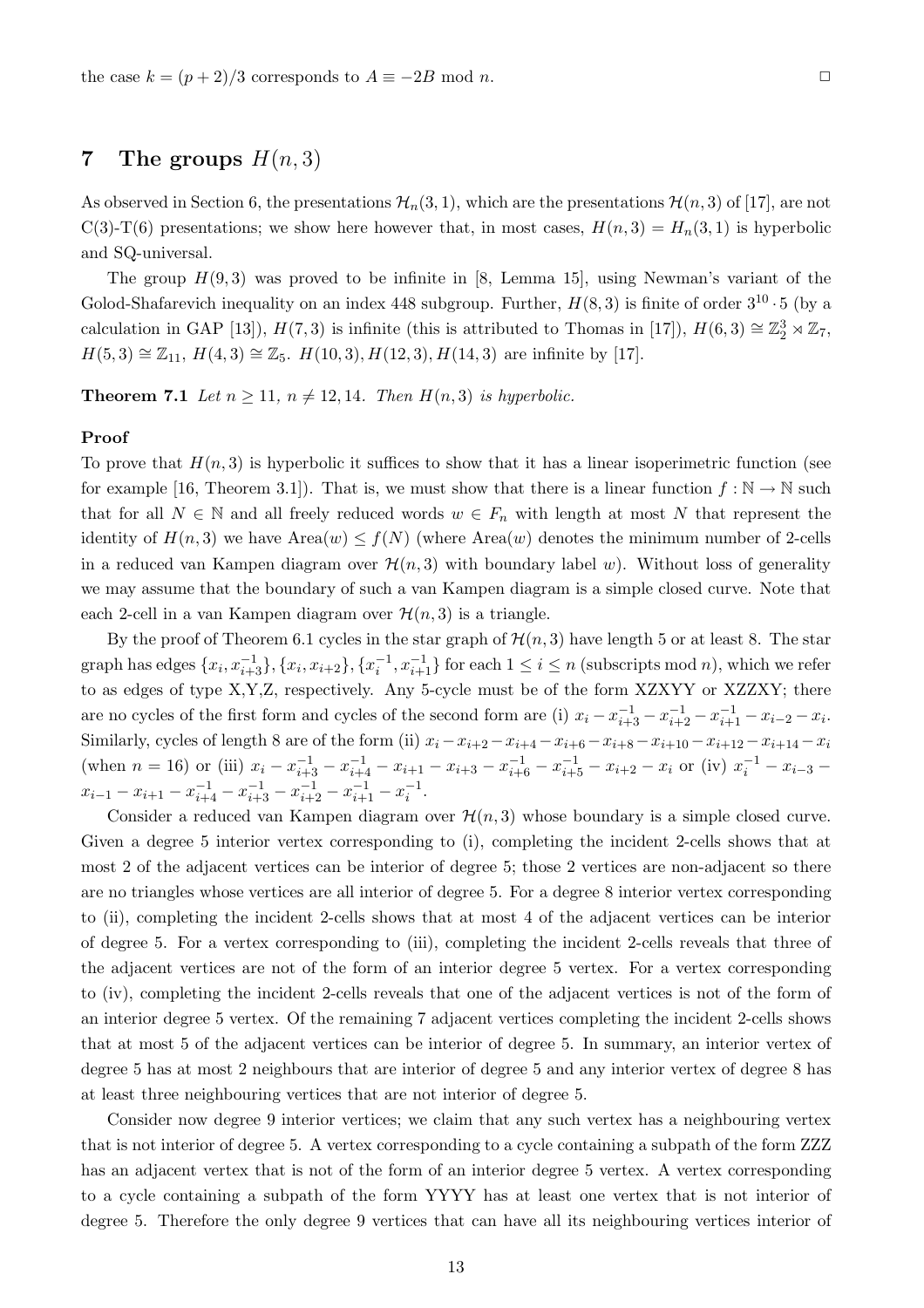degree 5 correspond to cycles of the form XZXYXZXYY or XYXZXYXZZ. Cycles of the first type are  $x_i - x_{i+3}^{-1} - x_{i+4}^{-1} - x_{i+3} - x_{i+6}^{-1} - x_{i+7}^{-1} - x_{i+4} - x_{i+2} - x_i$ , and a vertex corresponding to such a cycle has a neighbouring interior vertex that is not of degree 5; there are no cycles of the second form, so the claim is proved.

Bearing in mind the above information, we assign angles to corners of each triangle  $\Delta$  of the van Kampen diagram as follows. If no vertex of  $\Delta$  is interior of index 5, then each corner has angle 59°; if precisely one vertex of  $\Delta$  is interior of index 5, then the corner at that vertex has angle 80° and each of the other corners has angle 49°; if two vertices of  $\Delta$  are interior of index 5, then each of the corners of  $\Delta$  at those vertices each have angle 70°, and the third corner of  $\Delta$  has angle 39°. (As observed above, it is impossible for a triangle  $\Delta$  to have three interior vertices of index 5.)

It follows from our various observations that no interior vertex has angle sum less than 360°, while no triangle has angle sum greater than 179 $^{\circ}$ . Hence if there are T triangles and B boundary vertices in the diagram, then the sum of the angles at boundary vertices is at most  $(180B - T - 360)°$ . However, this sum is at least  $39B^{\circ}$ , since each corner has angle at least  $39^{\circ}$ . Hence  $39B < (180B - T - 360)$ , so  $T < 141B - 360$  and  $f(N) = 141N - 360$  is a suitable linear isoperimetric function.

It seems likely that more detailed analysis could be used to show that the result extends to the cases  $n = 12, 14$ .

Corollary 7.2 Let  $n \geq 11$ ,  $n \neq 12, 14$ . Then  $H(n, 3)$  is SQ-universal.

#### Proof

By [17, Theorem 3.2]  $\mathcal{H}(n,3)$  is aspherical, so (since there are no proper powered relators) the group  $H(n, 3)$  is torsion-free. Further, by [17, Theorem 2.3]  $\mathcal{H}(n, 3)$ <sup>ab</sup> is finite and non-trivial, and hence  $H(n, 3)$  is infinite and non-abelian. Thus  $H(n, 3)$  is torsion-free and non-cyclic, so it is not virtually cyclic. Therefore it is non-elementary hyperbolic and torsion-free so it is SQ-universal by [27] or [10].

 $\Box$ 

By Corollary 5.2 we have

**Corollary 7.3** Let  $n \ge 11$ ,  $n \ne 12, 14$ . Then the natural HNN extension  $\widehat{H}(n, 3)$  has solvable conjugacy problem.

### References

- [1] V.G. Bardakov and A.Yu. Vesnin. A generalization of Fibonacci groups. Alg. and Logic, 42:131– 160, 2003.
- [2] N. L. Biggs. Discrete mathematics. Oxford University Press, second edition, 2002.
- [3] W. A. Bogley. Local collapses for diagrammatic reducibility. In Topology and Combinatorial Group Theory, Lect. Notes Math. 1440, pages 27–38, 1990.
- [4] O. Bogopolski, A. Martino, and E. Ventura. Orbit decidability and the conjugacy problem for some extensions of groups. Trans. Am. Math. Soc., 362(4):2003–2036, 2010.
- [5] M. R. Bridson and A. Haefliger. Metric spaces of non-positive curvature. Grundlehren der Mathematischen Wissenschaften. 319. Berlin: Springer, 1999.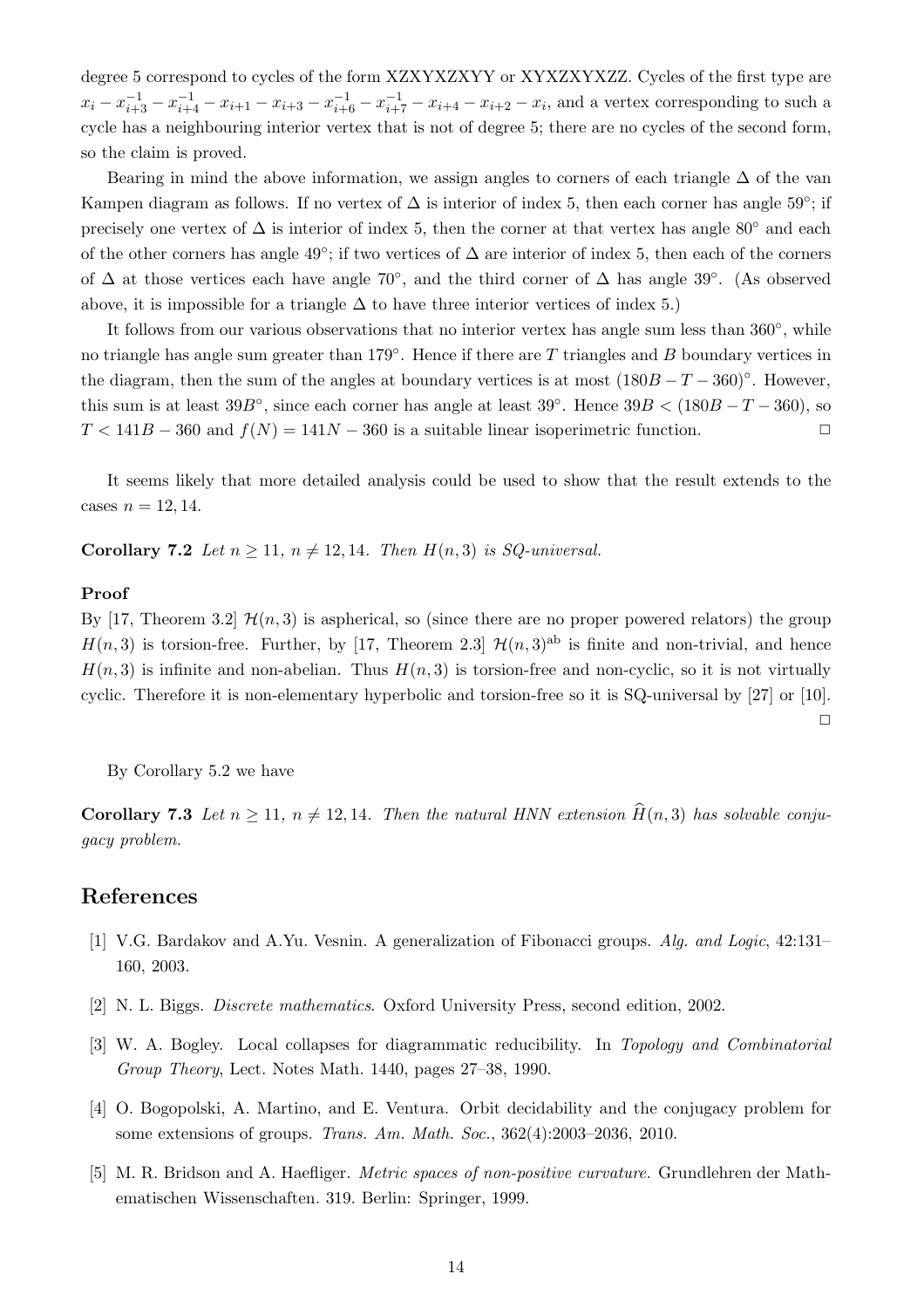- [6] A. Cavicchioli, F. Hegenbarth, and A.C. Kim. A geometric study of Sieradski groups. Algebra Colloq., 5(2):203–217, 1998.
- [7] A. Cavicchioli, F. Hegenbarth, and D. Repovš. On manifold spines and cyclic presentations of groups. In Knot theory, volume 42, pages 49–56. Warszawa: Polish Academy of Sciences, Institute of Mathematics, Banach Cent. Publ., 1998.
- [8] A. Cavicchioli, E.A. O'Brien, and F. Spaggiari. On some questions about a family of cyclically presented groups. J. Algebra, 320(11):4063–4072, 2008.
- [9] F. Dahmani and V. Guirardel. The isomorphism problem for all hyperbolic groups. Geom. Funct. Anal., 21(2):223–300, 2011.
- [10] T. Delzant. Sous-groupes distingu´es et quotients des groupes hyperboliques. Duke Math. J., 83(3):661–682, 1996.
- [11] M. Edjvet and J. Howie. Star graphs, projective planes and free subgroups in small cancellation groups. Proc. Lond. Math. Soc., III. Ser., 57(2):301–328, 1988.
- [12] M. S. El-Mosalamy and S. J. Pride. On T(6)-groups. Math. Proc. Camb. Philos. Soc., 102:443–451, 1987.
- [13] The GAP Group. GAP Groups, Algorithms, and Programming, version 4.4.9, 2006.
- [14] S.M. Gersten and H.B. Short. Small cancellation theory and automatic groups. Invent. Math., 102(2):305–334, 1990.
- [15] S.M. Gersten and H.B. Short. Small cancellation theory and automatic groups. II. Invent. Math., 105(3):641–662, 1991.
- [16] S.M. Gersten. Isoperimetric and isodiametric functions of finite presentations. Niblo, G. A. (ed.) et al., Geometric group theory. Volume 1. Proceedings of the symposium held at the Sussex University, Brighton (UK), July 14-19, 1991. Cambridge University Press, Lond. Math. Soc. Lect. Note Ser. 181, 79-96, 1993.
- [17] N.D. Gilbert and J. Howie. LOG groups and cyclically presented groups. J. Algebra, 174(1):118– 131, 1995.
- [18] P. Hill, S.J. Pride, and A.D. Vella. On the T(q)-conditions of small cancellation theory. Isr. J. Math., 52:293–304, 1985.
- [19] P.J. Hilton. An introduction to homotopy theory. Number 43 in Cambridge Tracts in Mathematics and Mathematical Physics. Cambridge University Press, 1953.
- [20] J. Howie. On the SQ-universality of  $T(6)$ -groups. Forum Math., 1(3):251–272, 1989.
- [21] D.L. Johnson, A.C. Kim, and E.A. O'Brien. Certain cyclically presented groups are isomorphic. Commun. Algebra, 27(7):3531–3536, 1999.
- [22] D.L. Johnson and H. Mawdesley. Some groups of Fibonacci type. J. Aust. Math. Soc., 20:199–204, 1975.
- [23] Y. Kim. About some infinite family of 2-bridge knots and 3-manifolds. Int. J. Math. Math. Sci., 24(2):95–108, 2000.